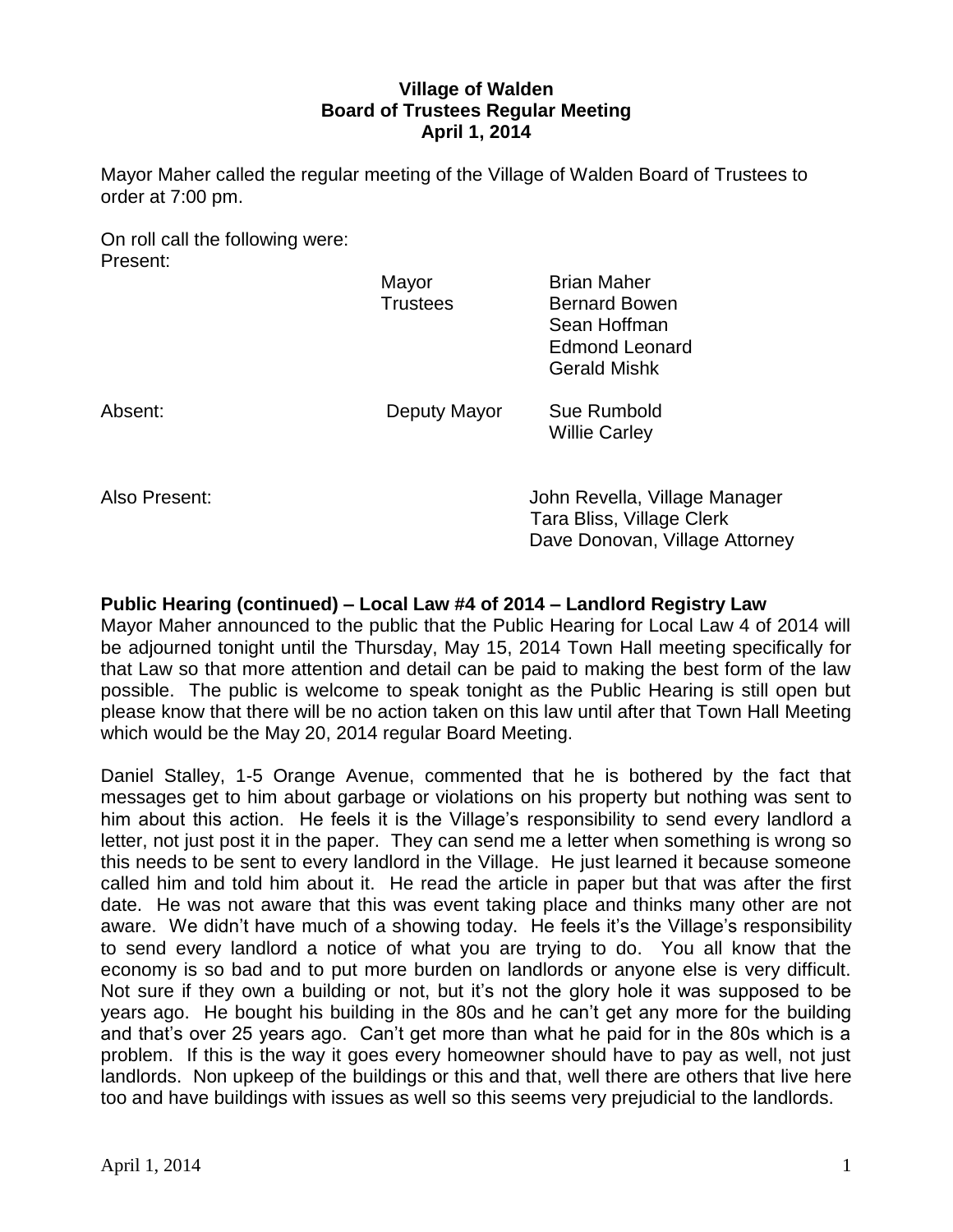Nanette DeGrote, 80 N. Montgomery, she is a little behind in this as she thought it was for 3 or more units so she wasn't paying attention to it. Can you please tell her why you are looking to make this law?

Mayor Maher explained it's something the board has been discussing for the last  $6 - 8$ months and the impetus was really to give the Village leverage to act on landlords that are absentee. It's not meant as a punishment on those that are doing their job. Things that were put into the law can be perceived that way but it was definitely not the intent. We have come from that point to drafting a law with our attorney and we at the point where we are taking comments on the law. We intend to have a discussion about it at the Town Hall Meeting on May  $15<sup>th</sup>$  in more detail.

Manage Revella added that this is a modification of a current law.

Nanette asked how charging everyone \$100 help with the people who aren't doing anything.

Mayor Maher stated that was a good point and we would be discussing it at the Town Hall meeting.

Brett Egath, 50 S. Montgomery Street, stated that this law is wrong on so many levels. You know who we are in fact your attorney probably has a list of who we are and you never notified landlords. He echoes what Mr. Stalley said about contacting him when there is a problem; he had tires out once and was cited immediately and mailed certified as well. You have a list and you know who the landlords are. This Village is a little crap hole because no one can afford to live here because you can't work here. All the people are all on welfare. There is nothing for people to do here. You need to do something to bring in decent jobs then the people will dictate what the level of acceptance is in an apartment. He's dead serious about that.

Susan Taylor, 128 Ulster Ave, is hoping the Board will reconsider this law as there are other lows on the books. She has a few rental properties in the Village. If you look back at General Code section 321; it says there are too many laws and people didn't know what law pertained to them, so they tried to make it easy and less taxing on property owner. It was easier to know what you were up against if you were trying to do business; it wasn't to make it harder. Uniform code is for the health and safety of everyone; she has a copy of it and it's not readily something that people look at but it's important to know that it came into existence to tell municipalities to stop making laws. Today is a bad day for her as she got a notice yesterday that her Health insurance increased from \$578 to \$836 and that's for the health and safety and welfare of people. Where she is going with this is that good intentions don't always do good things. We have laws that exist so that everyone knows what they have to do to live in a Village and participate. You have a code already on the books; Section 214 - Property Maintenance; Section 145 Fire Prevention; there are all kinds of things to tell you what to do. If you are not enforcing those codes why are you making a new one that addresses the same problem? Look to the laws that you have, come up with a plan to enforce them and we'll follow them. We know what the rules are so don't make new ones.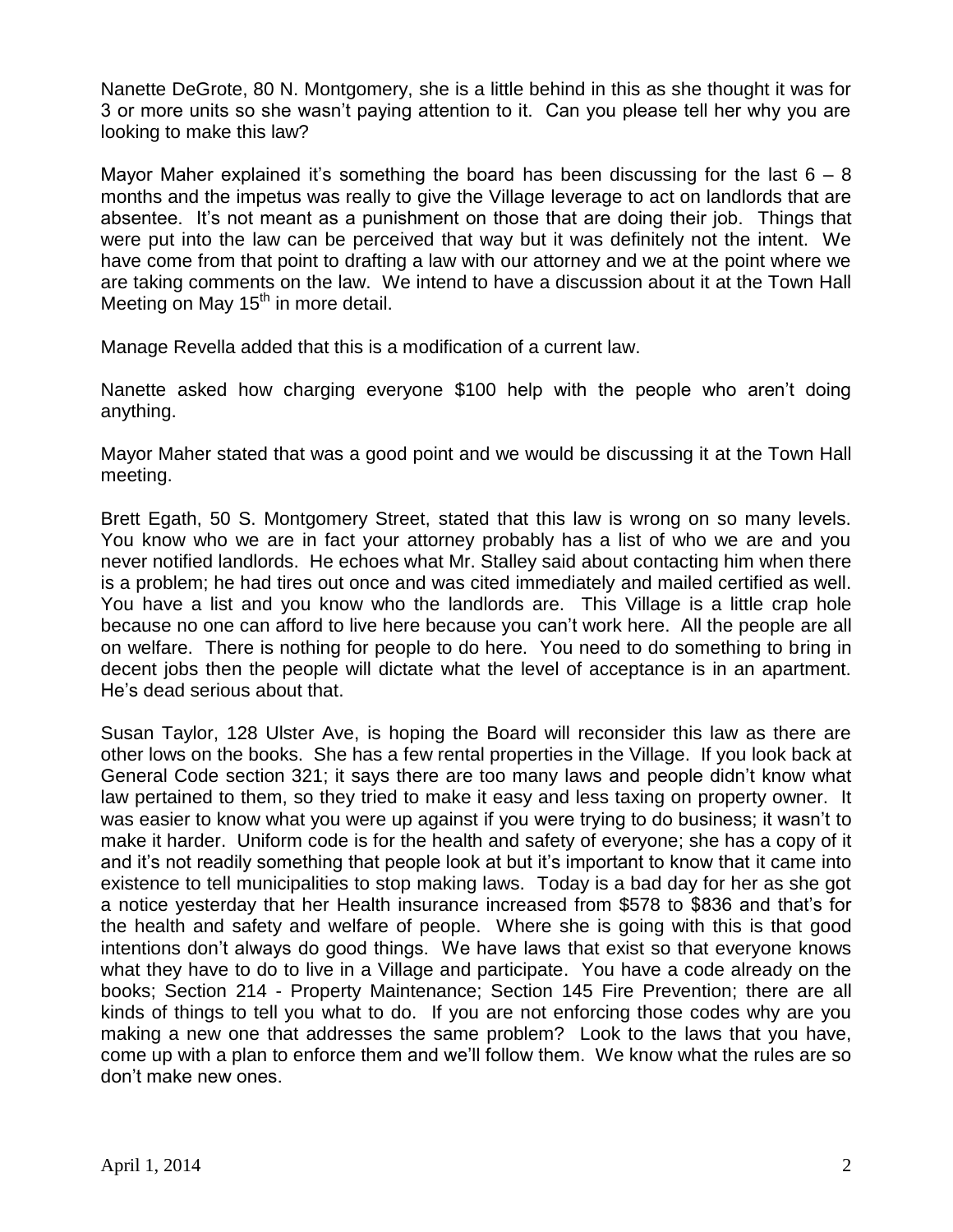Trustee Bowen made a motion to Adjourn the Public Hearing for Local Law #4 of 2014 – Landlord Registry Law until Tuesday, May 20, 2014 at 6:30pm or as soon as could be heard thereafter. Seconded by Trustee Leonard. All ayes. Motion carried.

Mayor Maher clarified that we were adjourning the public hearing only, but the Town Hall meeting will be Thursday, May 15, 2014 at 6:30pm, it may have been a little confusing. He thanked everyone for their comments but needed to address something. This Village is not a crap hole, it's a beautiful place to live and we have great things happening here. He understands some people may have frustrations and he understands where they are coming from but he had to address that. We are going to take care of this issue at the Town Hall Meeting and he welcomes everyone to come to that meeting.

# **Village Manager's Report**

- Met with the NYS DOT and our Engineer regarding the pedestrian bridge. Our Attorney is working with the railroad company to get this project moving along. That is our first step. Until that happens there is nothing else we can do with the project.
- Had our first Budget session last night and the rest are set for tomorrow night, Monday April 7<sup>th</sup> and Tuesday April 8<sup>th</sup>.
- Had a meeting with the Sewer operators regarding the operations down there and some plant issues they need to address. Had a few DEC inspections and did some follow up on those.
- Good meeting with the Building Inspector, the Engineer, and the working leader on the Thruway project. Future plans at the site, are moving along very quickly. Just met with the hiring office of Hannaford and they will be holding a mass hiring held in this room April 24-26<sup>th</sup> and they will be hiring about 60 new people or more.
- Met with the Engineer, Planner, Recreation Coordinator, Trustee Mishk, and Mayor Maher regarding our new CFA (Consolidated Funding Application). It's a grant process in order to receive grant funding from the state now. We have a few potential projects to be brought to the Board.
- Met with Ani Kunga about the Buddhist temple. On March  $30<sup>th</sup>$  had a great welcoming ceremony, he was a guest speaker on behalf of the Village which was a nice event. There is a dedication ceremony on April 19<sup>th</sup> dedicating and opening their new Culture Center and Library and the public is welcome to attend.
- Had meetings about the Frontier contact that is on the agenda tonight. It will have significant savings on future bills and get us a new phone system in Village Hall.
- Got word from NYS that one of our Police Sergeants has retired as of March  $15<sup>th</sup>$ . Congratulations and best of luck Sgt. Schwandt.
- April  $12^{th}$  is the date for the Easter Egg Hunt at Olley Park.
- Had meetings with the Treasurer and some local banks which the Board will be appointing depositories at the Reorganization meeting and we want to make sure we are getting our money's worth.
- He and the Attorney reviewed contracts some are on the agenda tonight.
- Had meetings about a grievance matter with our special counsel and submitted that.
- Meeting with the County with the Transportation Council to go over state and fed projects.
- Ulster Ave project update is that we are trying to keep pressuring on NYS DOT to get it scheduled and done quickly.
- Elections went well and as you can see the incumbents remained in office. Congratulations to them.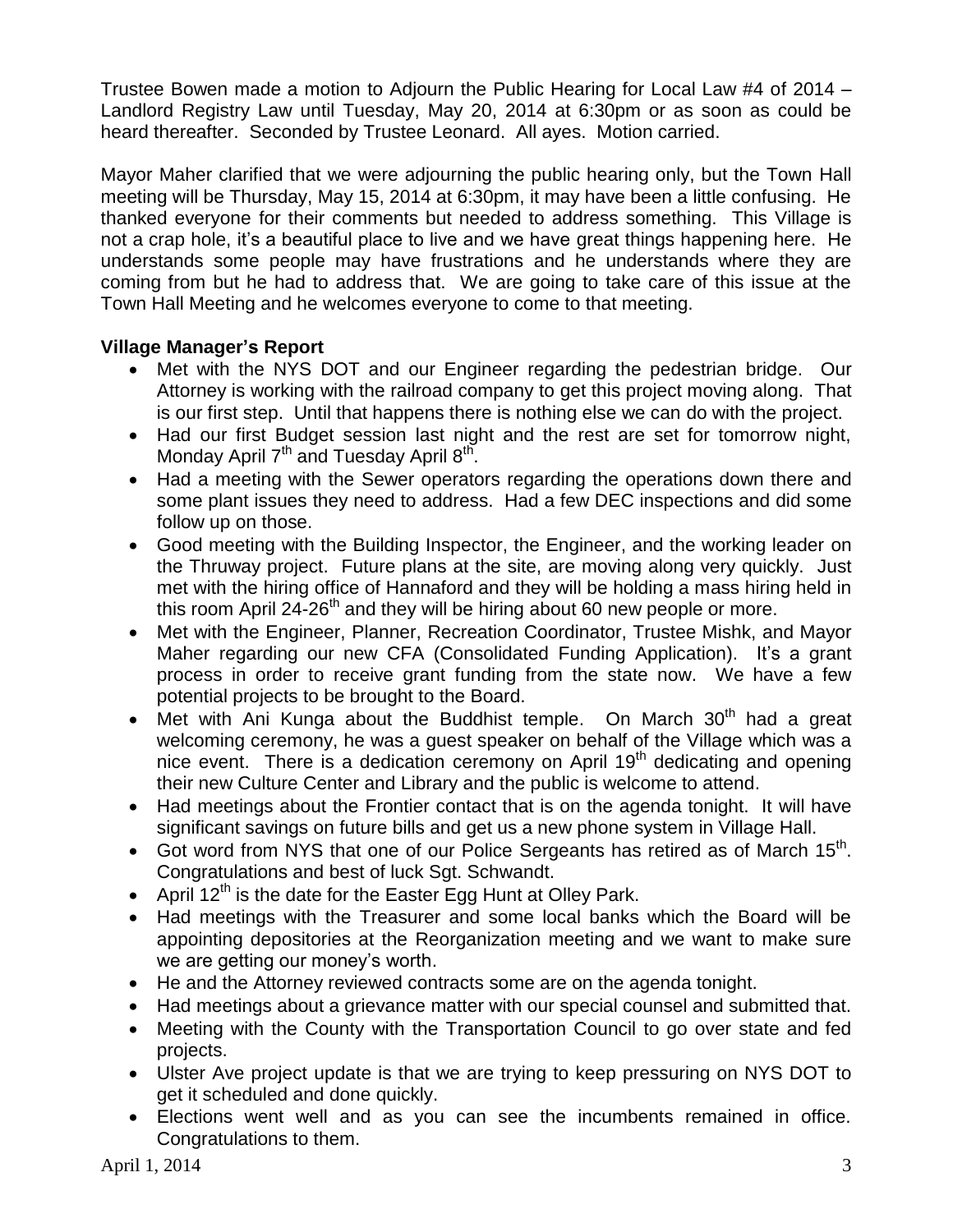- Met with the Village Engineer and working leader talking about projects such as the speed hump on Oakland Ave which should be installed over the next few weeks.
- Had a meeting with 4 organizations regarding Bradley Park Field use and coordinating a decent schedule. One has a parade request that is on the agenda tonight. Overall the meeting went well.
- You may have read in the news paper that our Investigator did a great job flushing out a dangerous situation in our Village and will continue to put pressure on people dealing heroin. The Orange County DA did a press conference on this. We are very appreciative of all the assistance from the various other police departments and the DA's office with this investigation and apprehension.
- We hosted the last Association of Cities, Towns and Villages meeting that was on March 25<sup>th</sup>. People were very impressed and we had a great turn out.

Trustee Leonard asked where we are with VRI.

Manager Revella replied that they are currently operating our sewer plant. They transitioned employment within the company that didn't have anything to do with us as we are still under contract with them.

Mayor Maher asked who the 4 different organizations that asked for field use were.

Manager Revella replied sure they were the OC cyclones, OC Cal Ripken League, Walden Little League, and Walden Fire Department.

Mayor Maher commented that he has heard a lot of concerns about little league playing outside the Village.

Manager Revella stated that is not up to us.

Mayor Maher clarified that what he was asking is during that meeting, is that question asked and addressed. We only have enough fields to accommodate them so far.

Manager Revella stated that they schedule games outside of Walden to accommodate other leagues.

Mayor Maher asked if they always used to do that. In the future if you are having a conversation and everyone is at the table could you ask that question?

Manager Revella stated when he played in little league he played in Village of Maybrook.

Mayor Maher stated that he never did.

Manager Revella stated that as the age groups get older there are fewer teams so there is interleague.

Mayor Maher commented that he hates seeing too many Walden residents having games outside the Village of Walden. He hates hearing that. It's not a personal thing.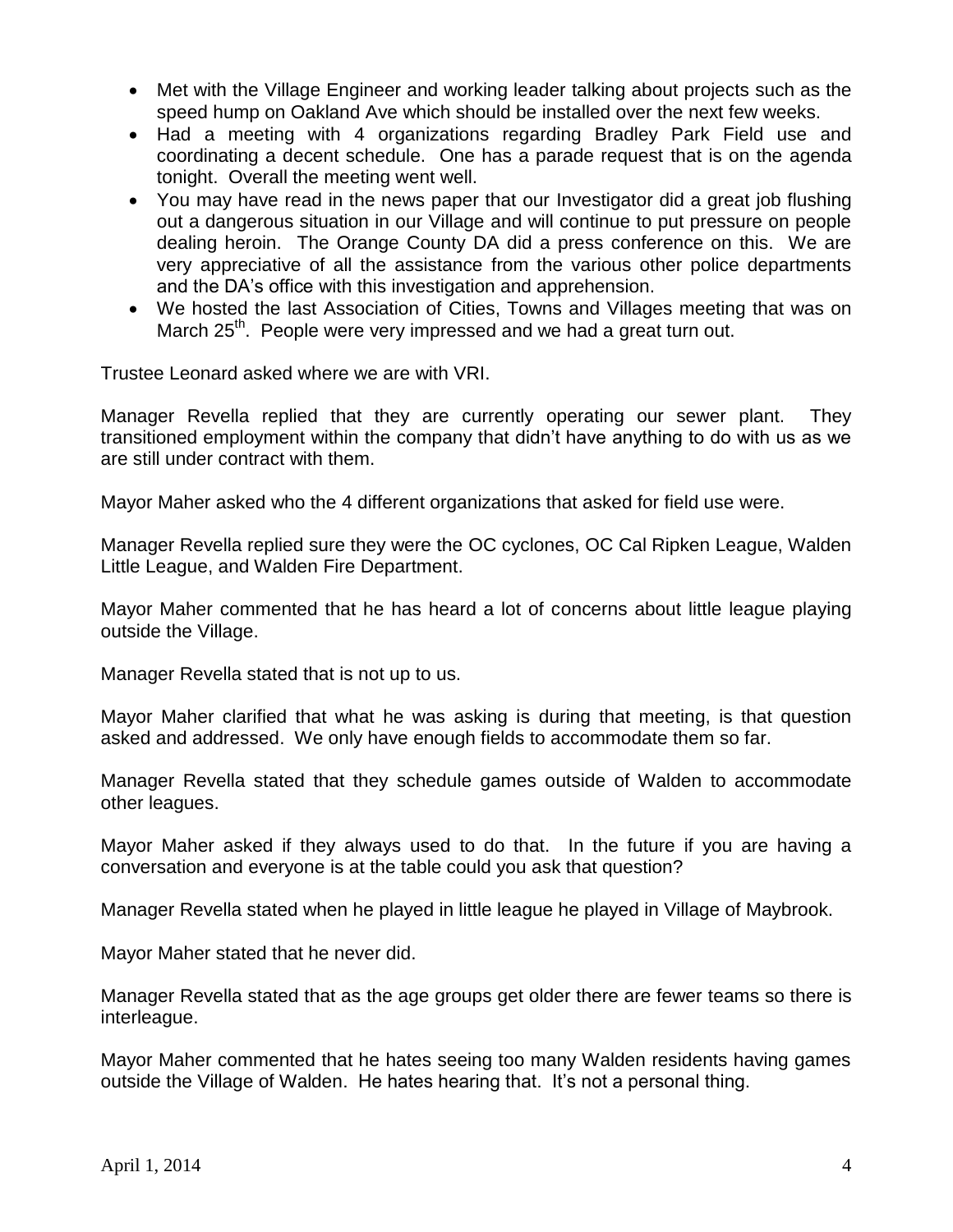Manager Revella stated that only the younger age groups need to play on a certain sized field so that's where you see that.

Mayor Maher stated that it gets frustrating when we have Cal Ripken and they are not predominantly Village of Walden participants having more field use than say one that is more predominantly Walden residents. Maybe we should ask their registration information.

Manager Revella stated Walden Little League is not just Village of Walden either but we are not allowed to ask for that as we would interfere in a private organization.

Mayor Maher stated that perhaps we should just ask for it not interfere.

Manager Revella asked if he looks at both registrations and one has more Walden residents that organization should get more use.

Mayor Maher replied that he should bring it to the Board and let them decide. It's a legitimate concern and we have a lot of Walden residents that have to travel and there are a lot of non Walden residents that are using the fields. He feels if he gets that information next time he should bring it to the Board.

Manager Revella stated that there is nothing that requires him to give the Village that information.

Trustee Bowen thinks it's a moot point if the scheduling is all done.

Mayor Maher commented that maybe for next year we can be ahead of schedule.

Dan Livingston, President of Walden Little League, commented that he could turn that information over as he now carries it with him at all times to add more kids. He feels WLL is Part of Walden's history. He joined the Board to re-cement that history.

Trustee Bowen asked if they have scheduling problems this year.

Dan continued that they of course would like to have more games. The Village did a nice job and we did get more field time this year. His older kids, we do interleague with other towns as there are less kids. But when we have the t-ball, the younger kids, he does have a hard time to schedule younger kids due to less fields, less time, and more kids. T ball we only have one field to use. Normally they let us use the majors field and they were generous to give us every Sunday this year. He does have a hard time practicing with less field use.

Trustee Bowen asked if he felt it was distributed evenly throughout the four organizations.

Dan replied, yes, all four got evenly separated and everyone got along well.

# **Approval of the March 4, 2014 Minutes**

Trustee Hoffman made a motion to approve the March 4, 2014 minutes. Seconded by Trustee Mishk. All ayes. Minutes approved.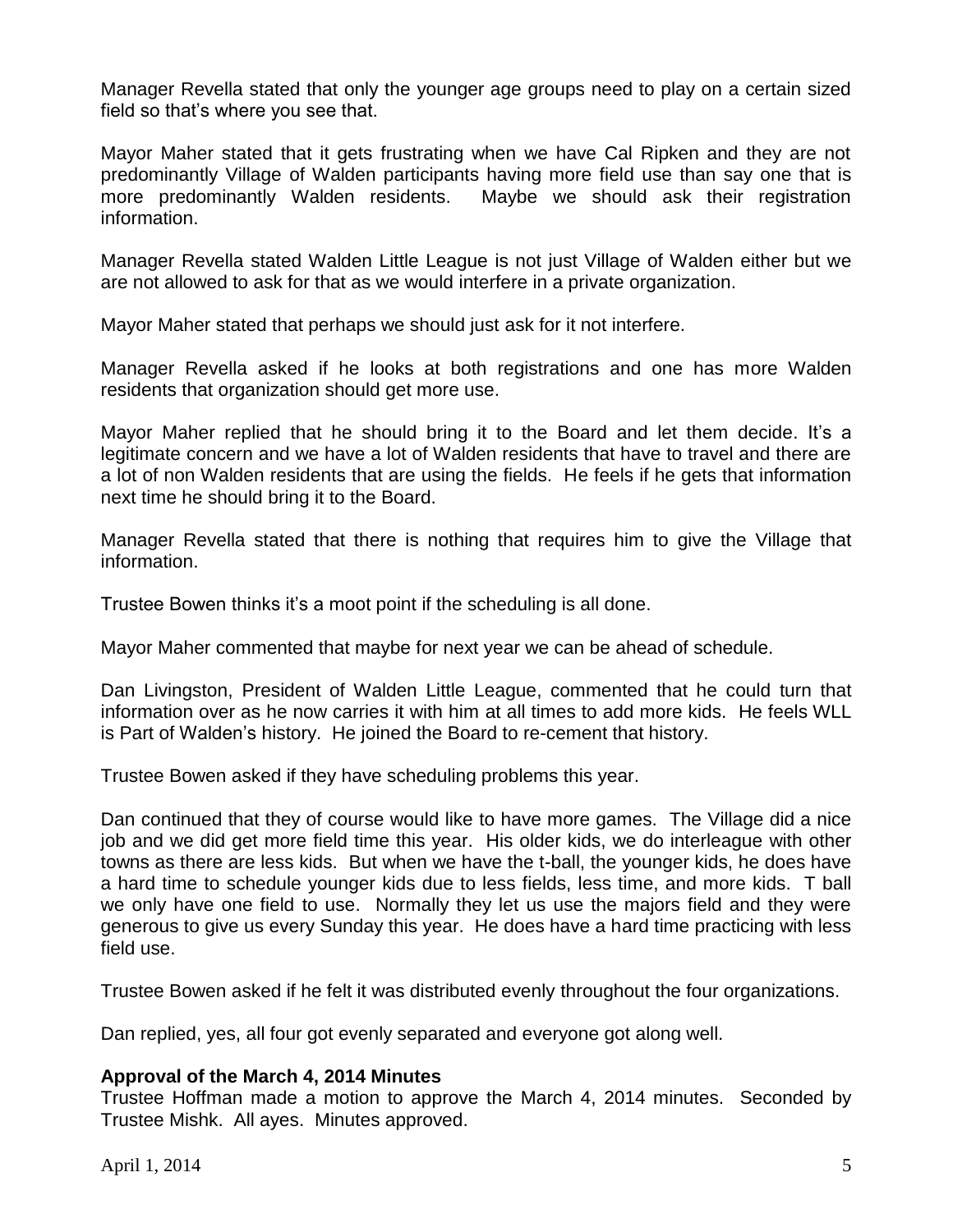# **Approval of the March 11, 2014 Minutes**

Trustee Hoffman made a motion to approve the March 11, 2014 minutes. Seconded by Trustee Mishk. All ayes. Minutes approved.

# **Trustee's Committee Reports**

### **Town of Montgomery & DPW liaison – Trustee Leonard**

Trustee Leonard referenced the Mechanics report in the packets.

# **Village Clerk & Village Treasurer Liaison – Trustee Bowen**

Trustee Bowen stated we are contacting a new vendor for credit cards, got a new person from Mr. Burpoe. KVS billing module has been set up. All the reconciliations for February are done and the budgeting process has started. Thanks to Peter and his staff.

Mayor Maher asked about paying taxes in installments has been brought up.

Manager Revella stated that paying taxes in installments is not allowed by law.

Peter Sullivan commented that we can split the bill like some towns do such as Rochester. You would get 2 bills in June for each half.

Trustee Bowen asked if that was on a property that's owned.

Peter replied that he didn't know the specifics but if we wanted to it would have to do that for next year.

Manager Revella replied that the Town of Denning allows for 3 payments by local law.

Peter continued that he's not sure if it works for Villages.

Mayor Maher would like to look into that.

Trustee Bowne asked if there would be fees for that.

Peter replied yes.

Trustee Bowen stated he would look into it.

Peter did add that the bill is confusing.

# **Police Department Liaison – Deputy Mayor Rumbold**

(absent)

# **Planning and Zoning Boards as well as the Building Department Liaison – Trustee Hoffman**

Trustee Hoffman reported that he reviewed items for the Tri-Board Meeting and DEC reports, there is a lot of activity right now; Stewart's is working on an addition. They talked about the County moving people into units before and notifying us. We have now had the first contact and that seemed to be working. We will keep monitoring it and continue to work with that. There may be a tenant for the Hess station. There is a proposed Auto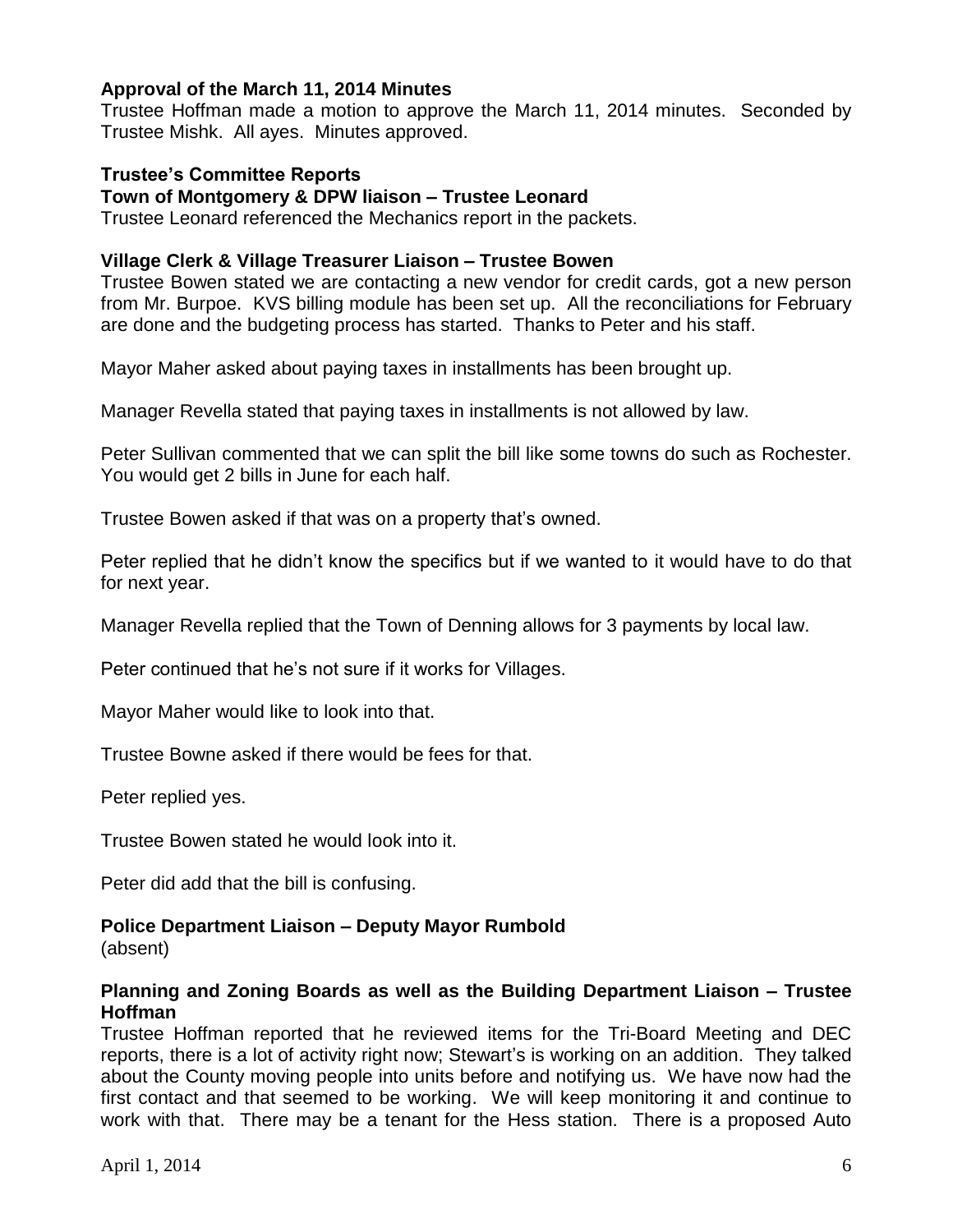Zone at Thruway property, does not have full approvals yet, it's at the Planning Board level now. Public Hearing will likely be held in May.

# **Recreation & Parks Department and School Board Liaison – Trustee Carley** (Absent)

# **Village Justice and Library Board Liaison - Trustee Mishk**

Trustee Mishk reported that the bids are in for the Dais. At the last meeting we had a discussion on the height and we have ironed out most of those issues to give the Board. One issue is our Engineer said it wouldn't be a problem to have a small removable platform to raise up the judges section in the middle. He thinks that's the best we can do for this room.

# **Public Comment on Business of the Board**

Jessica Metzger, 4 Gracewood Court, commented that our Village is a great Village.

Mary Ellen Matise, 21 Clinton Street, stated that he agrees with Jessica's comment and that we all work hard to keep it that way.

Brenda Adams, 31 Valley Avenue, commented that during the presentation for the budget would you be willing to tell us what the actual fund balance ended in 2012-2013 and what the projected fund balance come the end of this fiscal year will be. She would like to know if there was a \$200,000 from fund balance. If reason for a budget shortfall is for one time items or is it because there is an increase in costs if you don't hit it on the taxes this year what about the following year. Will we be in the same situation as the county who used the fund balance and now we have to pay. Can you add this to the presentation for future reference? As we will likely be hit this year with a big chunk but maybe smaller chunks would be easier.

Mayor Maher stated that was an excellent question and we will include it in the presentation.

Becky Pearson, 167 Walnut Street, asked if there would be more discussion on Overlook at Kidd Farm as there was not a finalized discussion on that.

Manager Revella stated that the discussion was that the applications would need my signature on them if the Village intends to take over the utilities once the project is completed. The roads are staying the same. An upgraded booster station is in the agreement also.

# **Action Items**

### **Award Bid for Dais**

Trustee Mishk reported that the platform discussion was a big topic whether it would be removable and the height of it which would affect the length of the ramp. If we make it higher the ramp then goes all the way across room. We came up with the idea to just raise the middle for the judge and his bench. Wiring for the electric would be built in and fit in each of the 3 pieces. Front would have an oak veneer finish look of raised panel with trim which would look nice.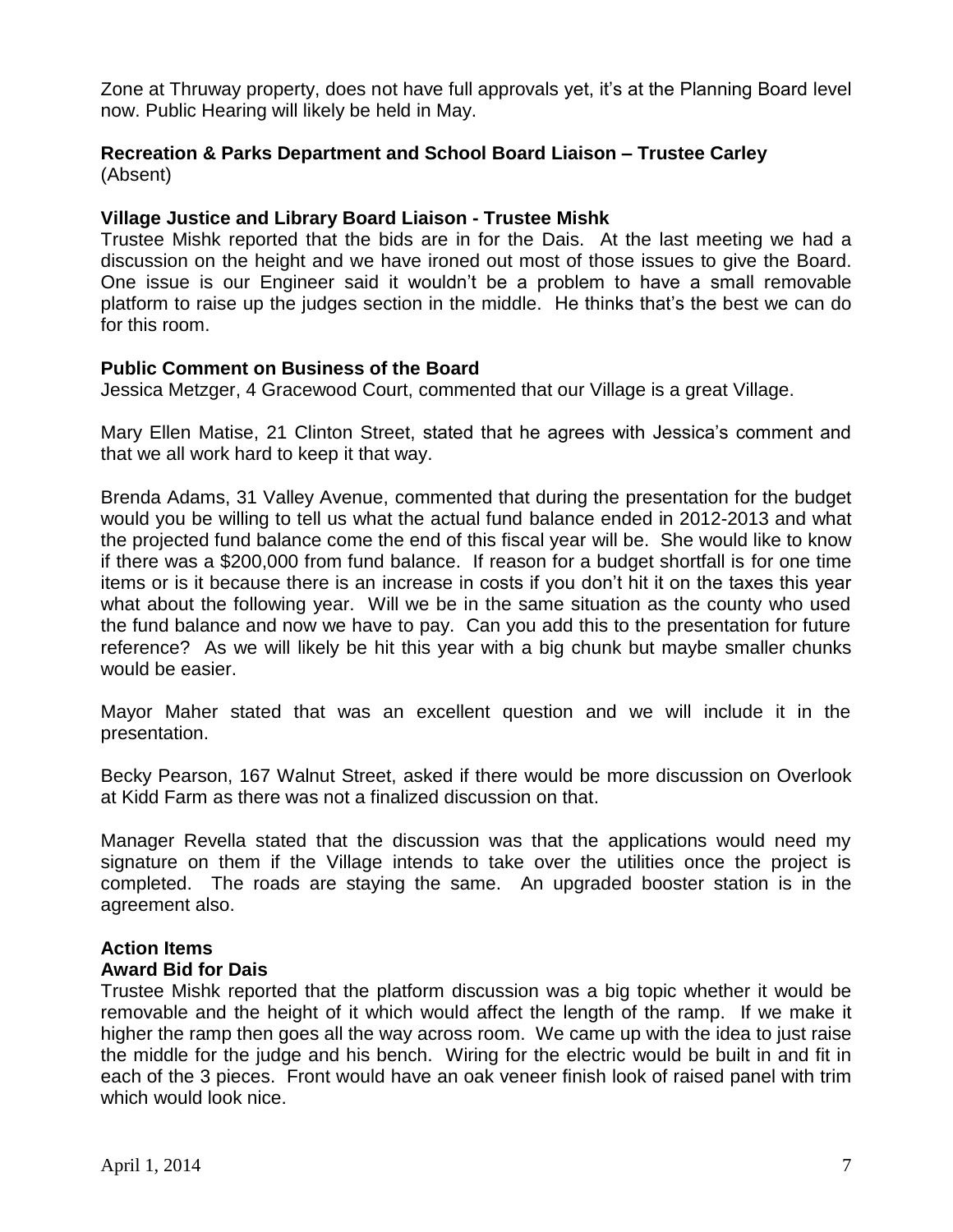Mayor Maher asked if the stationary Platform is what the bid is for in front of us, not but the middle removable part for the judge.

Trustee Mishk replied yes as the costs would be significantly more if the entire thing was removable. But it does include the wiring, electric, etc.

Trustee Leonard thinks the issue is that it's so large and will be permanently attached and if we ever have to replace the carpet it would be a major issue. No one conceived it would be so large and heavy particularly the ramp. We had talked about a modular after market metal and look at that is that possible still.

Trustee Mishk stated he spoke to Queenan and we would still significantly increase prices, and have the same issues with storage and wiring.

Mayor Maher stated that the overall idea of having it be removable is impractical.

Judge Ozman, Village Justice, stated that this project is 5 years in the making and it's a compromise. It's not practical to remove it. We wanted to have something that would work with any entity that comes to use the room. He doesn't feel a modular approach is practical or affordable. Trustee Mishk has done a great job and laid it out fairly sustinct.

Trustee Mishk commented about the carpet question; when the floor is installed the carpet will be cut to where the platform is. Price includes a hard wood floor on top of the platform to match the existing flooring.

Manage Revella added that the top section would still be moveable and there would be a moveable section in the center for the Judge.

Mayor Maher agreed it is a good compromise and will protect the integrity of the room and keep it usable for other events also.

Trustee Bowen asked if we have worked with either vendor.

Manager Revella replied yes, both. One did the windows for this building and the other is currently doing the drainage and at teen center.

Mayor Maher asked about the amount of the grant and if we would have to put any money into it or totally covered by the grant.

Manager Revella replied that depends on the final costs, may be a few hundred dollars depends on the overall costs with the changes made. This amount is already over the grant by \$1,000.

Trustee Mishk wanted to add that the contractor thinks that little change will only be a few hundred dollars.

Manager Revella stated it is approximately \$2,000 over the grant.

April 1, 2014  $\overline{\phantom{a}}$  8 Peter reported that we moved the money to the Capital 86 fund that has extra money in it. No fund balance would be needed.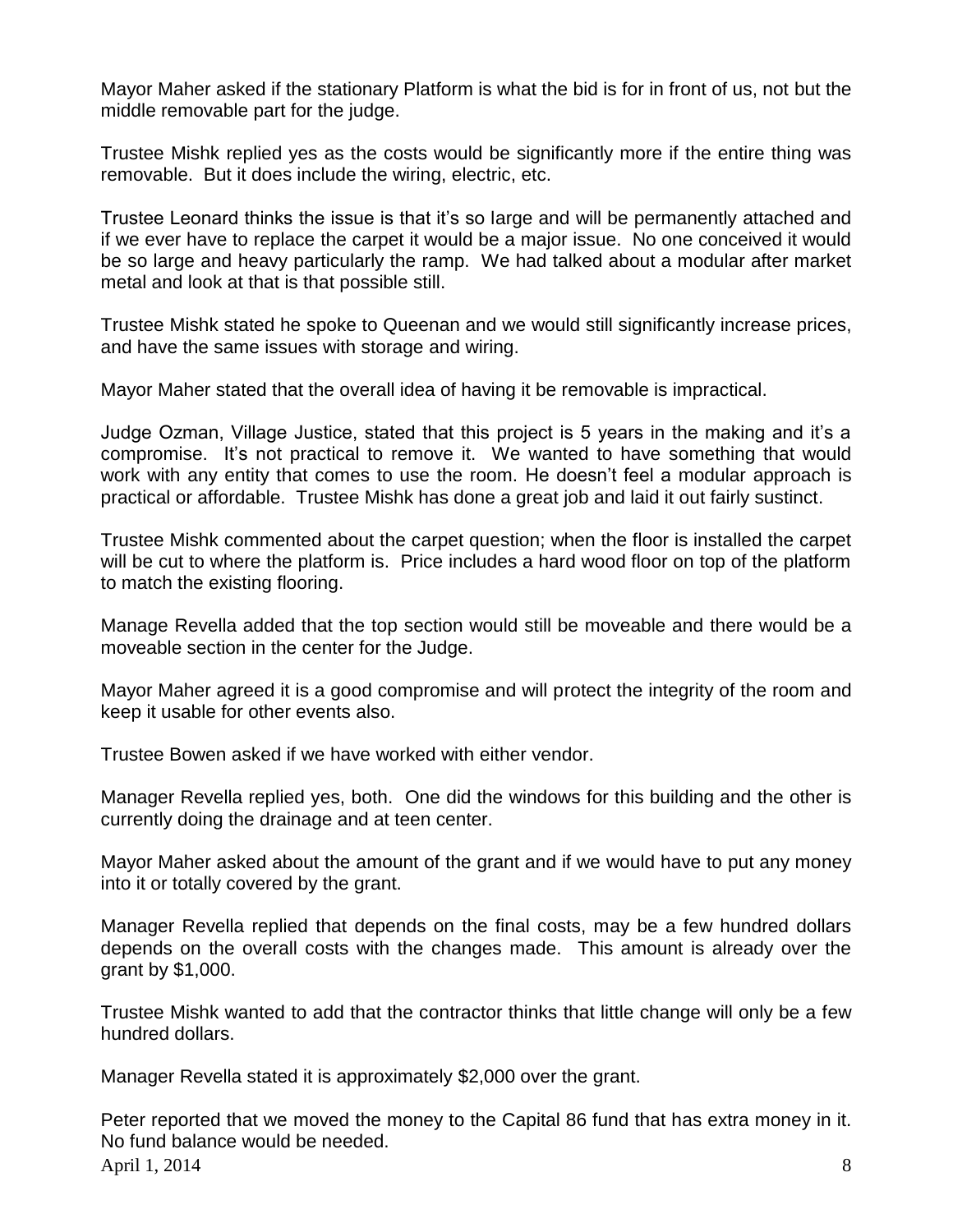Trustee Mishk made a motion award the bid for the Dais to M & P Builders in the amount of \$10,900. Seconded by Trustee Bowen. All ayes. Motion carried.

Trustee Hoffman asked if they could begin immediately. Would we be able to work with anyone scheduled in here?

Manager Revella replied yes definitely.

# **Olley Park Playground**

Manager Revella referenced the diagram in the packet. The money for this would be out of 2014-2015 budget, so we would need approval in order to order it. It takes 6 weeks to order this and we want to get it in before the start of camp in the beginning of July.

Trustee Hoffman asked if this was the State bid.

Manager Revella replied yes.

Trustee Leonard made a motion to approve the purchase of the new playground for James Olley Park in the amount of \$104,774.02 to be paid out of the 2014-2015 Budget. Seconded by Trustee Bowen. All ayes. Motion carried.

Mayor Maher thanked Mike Bliss our Recreation Coordinator as he put a lot of work into that and he thinks its going to look very nice and enhance the park.

### **Updated Village Policies**

Manager Revella stated that we are updating the policies we have. In the Cell phone policy we updated the personal use of the phone at work. We added drug use and testing as well as a social media and computer use policy that is updated to today's standards.

Trustee Hoffman asked about letting all employees know about this change to get feedback.

Manager Revella stated he has only heard from CSEA so far and they are ok with it and everyone else seems ok with it.

Trustee Hoffman asked if before the employee's sign it may be an issue with CSEA.

Manager Revella stated it's a negotiable item. He can't explain at the moment but it would come to the Board for an amendment if needed.

Mayor Maher confirmed that if we pass this we can still be in a position to negotiate this.

Manager Revella replied yes.

Trustee Mishk made a motion approve the updated Village policies as presented. Seconded by Trustee Leonard. All ayes. Motion carried.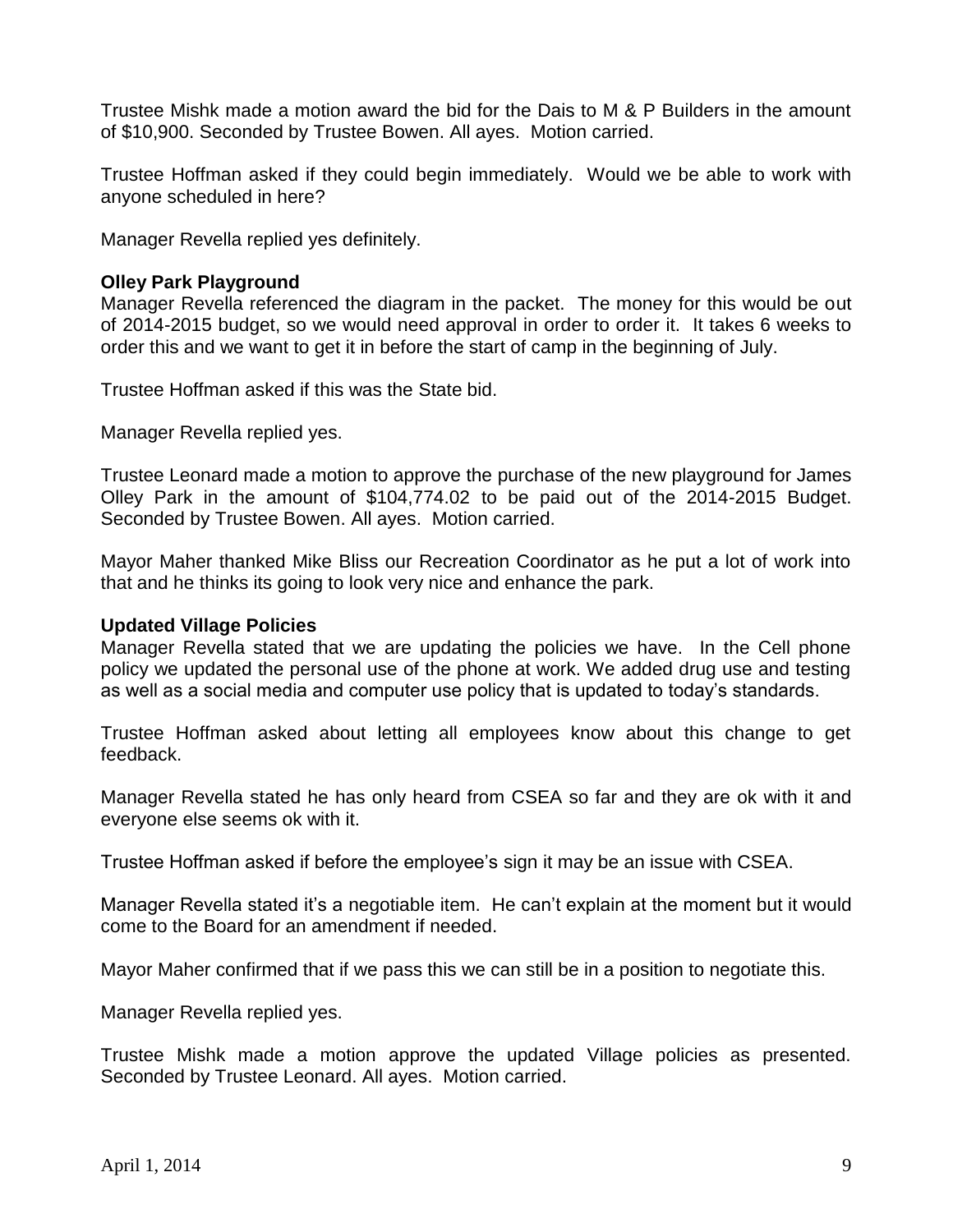# **Overlook at Kidd Farm**

Manager Revella explained that the Townhouse project on Coldenham Road plans call for certain utility improvements including water and sewer and they would like to eventually dedicate them to the Village. We would like to be certain they are done according to our standards if we will be taking ownership of them at some point. If that's the plan they want us to sign the application now. Doesn't mean we have to accept them later on down the road until we are satisfied. They would like to go forward in that manner.

Attorney Donovan stated his only comment is that it's typical that if the Village will own and maintain the infrastructure that this be done.

Manager Revella further explained that the roads will maintain private but we would have a blanket easements to drive through the roads. Also a Water Booster station is included in these improvements. They did have some additional testing so it may not be necessary to be included in the plan which is being worked on with the engineers. But it does include Improvements to our Edmunds lane Booster station increases the capacity which will benefit everyone in that area.

Trustee Hoffman stated that procedurally this project has received preliminary approval and then goes to final. After Planning Board approval it then goes to outside agencies such as Department of Health, Department of Transportation etc. all need to know who will ultimately own the infrastructure which is why it's coming up now.

Trustee Hoffman made a motion to give the Village Manager authority to sign the applications for the utilities at Overlook at Kidd Farm. Seconded by Trustee Leonard. All ayes. Motion carried.

### **Walden Little League Parade Request**

Dan Livingston, President of the Walden Little League, explained the Parade request is for Saturday, April 26<sup>th</sup> beginning at the square up to 208 to Bradley field with an 8:30am step off. Chief is ok with this, has budgeted for this. The route would be from corner of Oak and Main down Main to Ulster Avenue down to Albany Avenue and into Bradley Park.

Trustee Bowen made a motion to approve the Walden Little League Parade request for April, 26, 2014 at 8:30am step off and the road closures requested. Seconded by Trustee Leonard. All ayes. Motion carried.

### **Set Public Hearing for Village Budget**

Trustee Mishk made a motion to set at Public Hearing for the 2014-2015 Budget for Tuesday, April 15, 2014 at 6:30pm or as soon thereafter as could be heard. Seconded by Trustee Hoffman. All ayes. Motion carried.

### **Frontier Contract**

Manager Revella explained that this contract will lower our cost per month by \$100 per month and gets us a new phone system in the Village upgrading us to direct dial and voicemail.

Trustee Leonard asked what happens at the end of 5 years.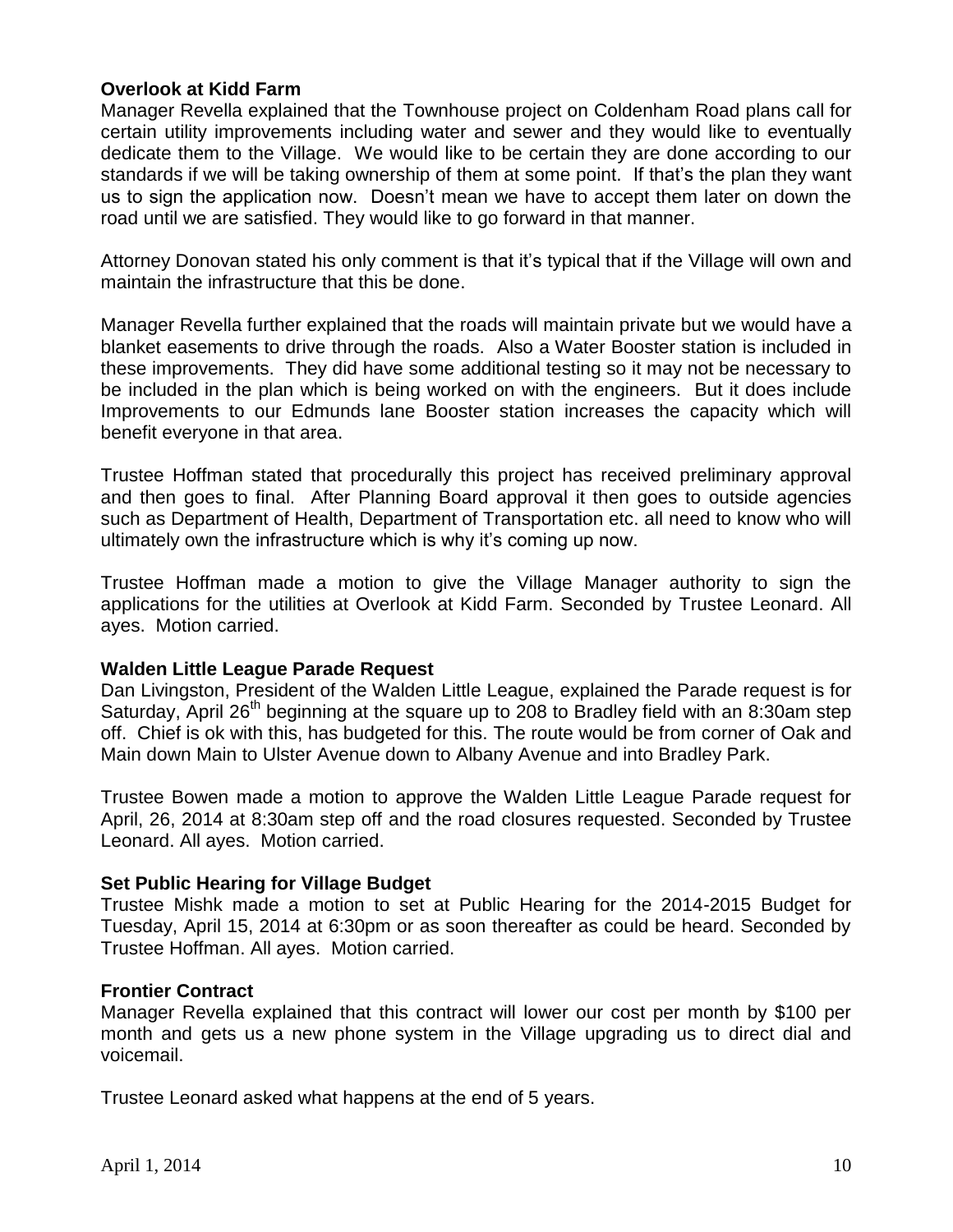Manager Revella replied that we own the phones and we'll be saving more than the \$100 per month after the 5 years are up. It will be saving us \$1200 per year and then after that much more.

Trustee Leonard made a motion to give the Village Manager permission to sign the Frontier Contract. Seconded by Trustee Bowen. All ayes. Motion carried.

# **Arbor Day Resolution**

Manager Revella stated that the 3<sup>rd</sup> graders at MPB and Walden Elementary School will all be there.

Trustee Leonard made a motion to declare Thursday, April 24, 2014 at 10am the Annual Arbor Day Celebration at James Olley Park. Seconded by Trustee Mishk. All Ayes. Motion Carried.

Mayor Maher thanked Becky Pearson and Nancy Phelps for helping put this together every year.

# **Lexis Nexis Contract**

Manager Revella reported that with this our Police Department would be able to do background checks and searches. Currently we use a few different services but this would be a once a year cost with unlimited use plus we can do our own employees and credit checks for our rehab loans. Right now we pay per background check and this would be unlimited.

Trustee Mishk state that he used this before shows great variety of things on people including past judgments. It's a great tool and a benefit to the police department.

Attorney Donovan added that Chief recommended this.

Trustee Mishk made a motion to give the Village Manager permission to sign the Lexis Nexis Contract. Seconded by Trustee Bowen. All ayes. Motion carried.

### **Celebrations Reserve Fund**

Mayor Maher explained this account has not had any activity in the past 3 years and Key Bank has told us that it is in danger of being turned over to the State due to its inactivity.

Trustee Leonard made a motion to appropriate \$677.15 from the Celebrations Reserve account to apply to expenses in account A.7550.474 Parades and Celebrations. Seconded by Trustee Hoffman. All ayes. Motion carried.

Trustee Mishk asked if this was a current figure.

Peter replied yes.

Trustee Bowen asked if the account is dormant or closed.

Peter replied it will be closed.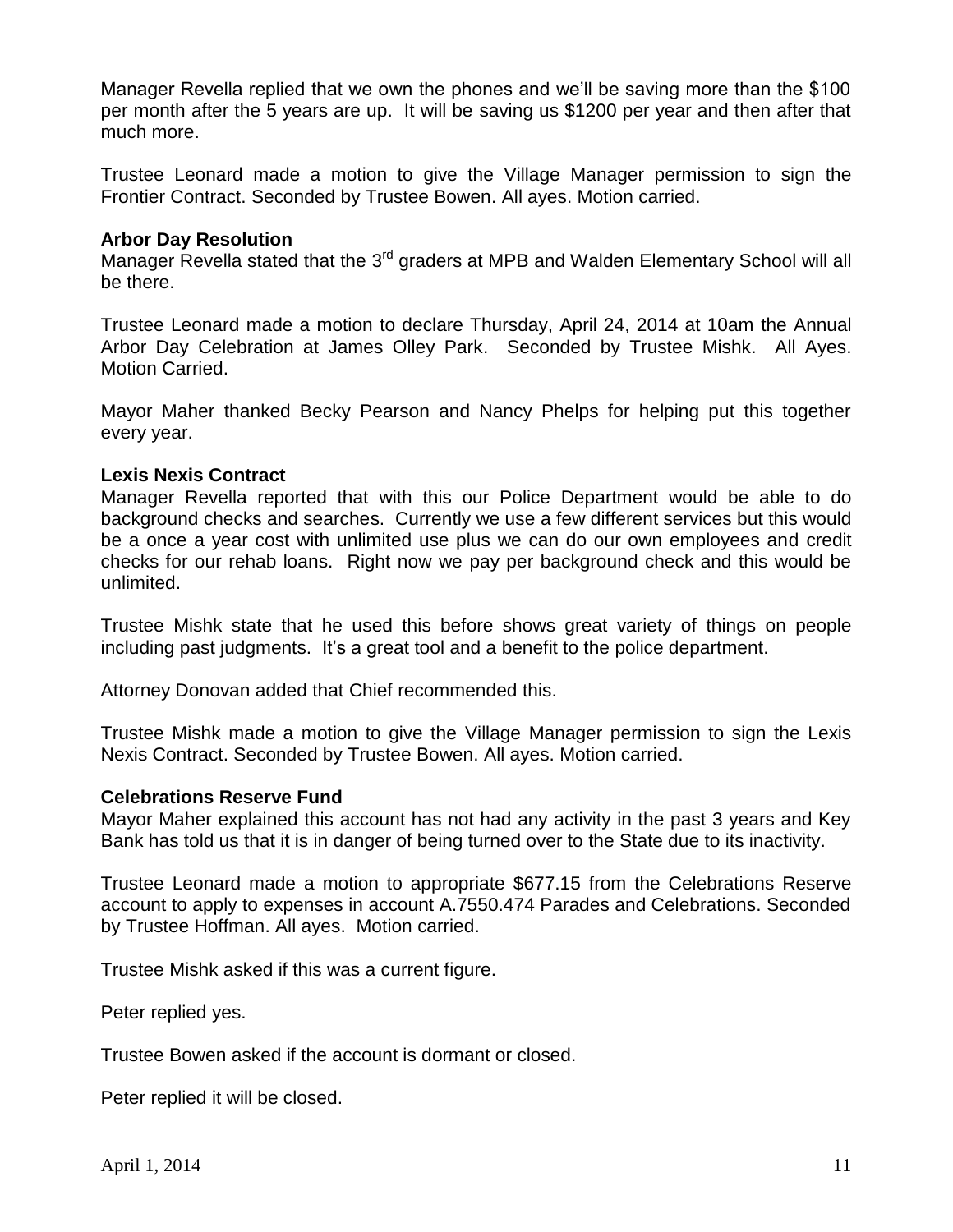# **Resolution to accept ALERRT funding from County**

Attorney Donovan stated that this is for active shooter training, homeland security training and rapid response training. The Value is for the time for these trainings and we would be reimbursed for their time.

Trustee Leonard made a motion approve the Resolution to accept ALERRT funding from the County. Seconded by Trustee Mishk. All ayes. Motion carried.

# **Easter Sunrise Service Request**

Manager Revella read the letter from Reverend Van Houton about the Annual Easter Sunday Service on Sunday April 20, 2014 from 7-7:30am in the Square. The Victory Church of God, St. Andrew's Episcopal Church, and the Baptist Church will all be participating this year again.

Trustee Hoffman asked if this has been brought to the Chief.

Manager Revella replied that Chief has no issues with this annual event.

Trustee Bowen made a motion to approve Easter Sunrise Service in the Municipal Square on Sunday, April 20, 2014 from 7-7:30am. Seconded by Trustee Hoffman. All ayes. Motion carried.

# **Historic Markers Grant**

Manager Revella explained we have been awarded a grant for Historic Markers for the Walden Knife Company and one for the NY Knife Company. The money is from the William G. Pomeroy Foundation in the amount of \$1,050.

Trustee Hoffman asked if we were approving the funding or the installation.

Manager Revella replied just the funding.

Trustee Hoffman asked if we needed to seek an easement or if they would be put in the right of ways.

Manager Revella replied that this would be to purchase the materials. We would do the installation and both would be put in the Village right a ways.

Trustee Leonard made a motion to authorize the Village Manager to sign the William G. Pomeroy Foundation letter of agreement for grant funds for the Historic Markers for both the Walden Knife Co. and the New York Knife Company. Seconded by Trustee Bowen. All ayes. Motion carried.

# **Discussion Items**

# **Parking on South Montgomery Street (between Walker Street and South Street)**

Manager Revella explained that the Board discussed this when they discussed the change of parking there. When you make a left onto 52 from River Road it is very dangerous and difficult to see. There is one person that parks there and is difficult to turn etc.

April 1, 2014 12 Trustee Leonard commented that dump trucks have trouble making the corner as it is and when you add snow to it its even narrower.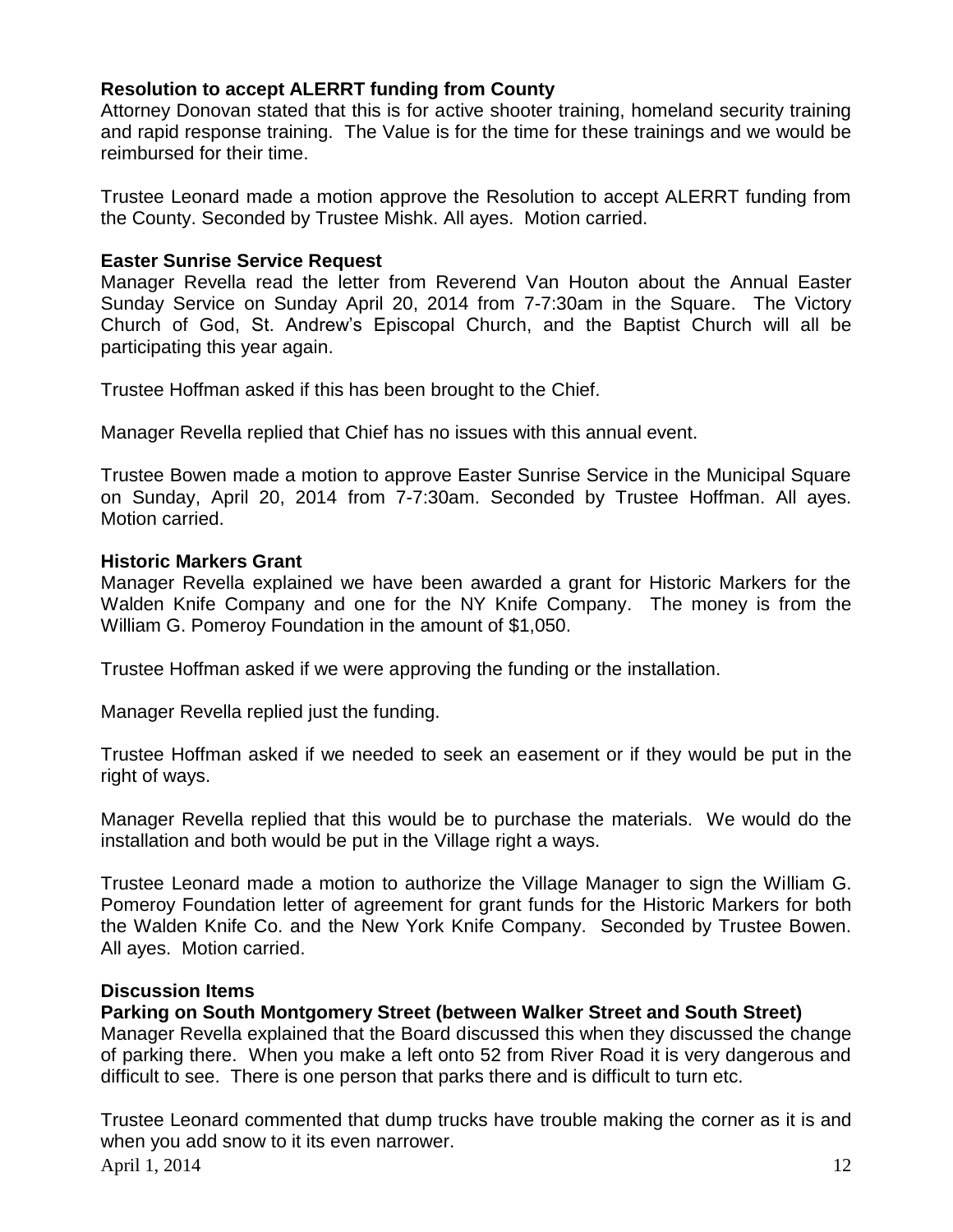Mayor Maher commented that we seem to be hurting on parking spots in that area. Have the homeowners over there been contacted about how it would impact them?

Manager Revella replied that we did at the time of the traffic change. We talked about minimizing the space as much as possible. We did preliminary changes without affecting the parking to see how it would work out. If it became a problem again we would bring it back to the Board. It's a problem because of the one person that parks there. That particular spot they park in causes the issue. There are spots before and after where they park but this spot in particular causes the issue.

Trustee Hoffman asked how many accidents have been there.

Manager Revella replied that he knows about one where someone was pulling out of a parking spot and got hit. Fire Department continues to express concern as well.

Trustee Leonard added that the long tractor trailers, the 52 footers have difficultly there as well. If they get hung up there they have to back out and block off traffic on West Main Street. Not sure how often it occurs but it's an issue.

Trustee Mishk asked if this was a normal occurrence or just when cars are coming out.

Trustee Bowen replied it's only when that car is parked there.

Trustee Mishk said he understood that part but asked if there was enough space to make the turn when no cars are coming.

Trustee Bowen stated that even with cars coming down there it is difficult.

Trustee Leonard stated that John Queenan did a report for us showing the different radiuses of vehicles. With the traffic change we only got another 30 inches of lane space so with a car there we are back where we were with large vehicles.

Trustee Hoffman recalled that the geometric presentation that Mr. Queenan gave, those turns would work under a perfect situation.

Manager Revella commented that we might even be able to shrink the linear footage.

Mayor Maher asked what our engineer's recommendations were.

Manager Revella replied the report is in his office but he believes its 150 linear feet.

Mayor Maher asked how many spots will that take up.

Manager Revella stated he wasn't sure about the exact number. If you look at it now that we've changed the geometry a little bit there may be a way to reduce the number of spots.

Trustee Hoffman asked if our engineer could revisit it and report back to the Board as well as the follow up in speaking to the people.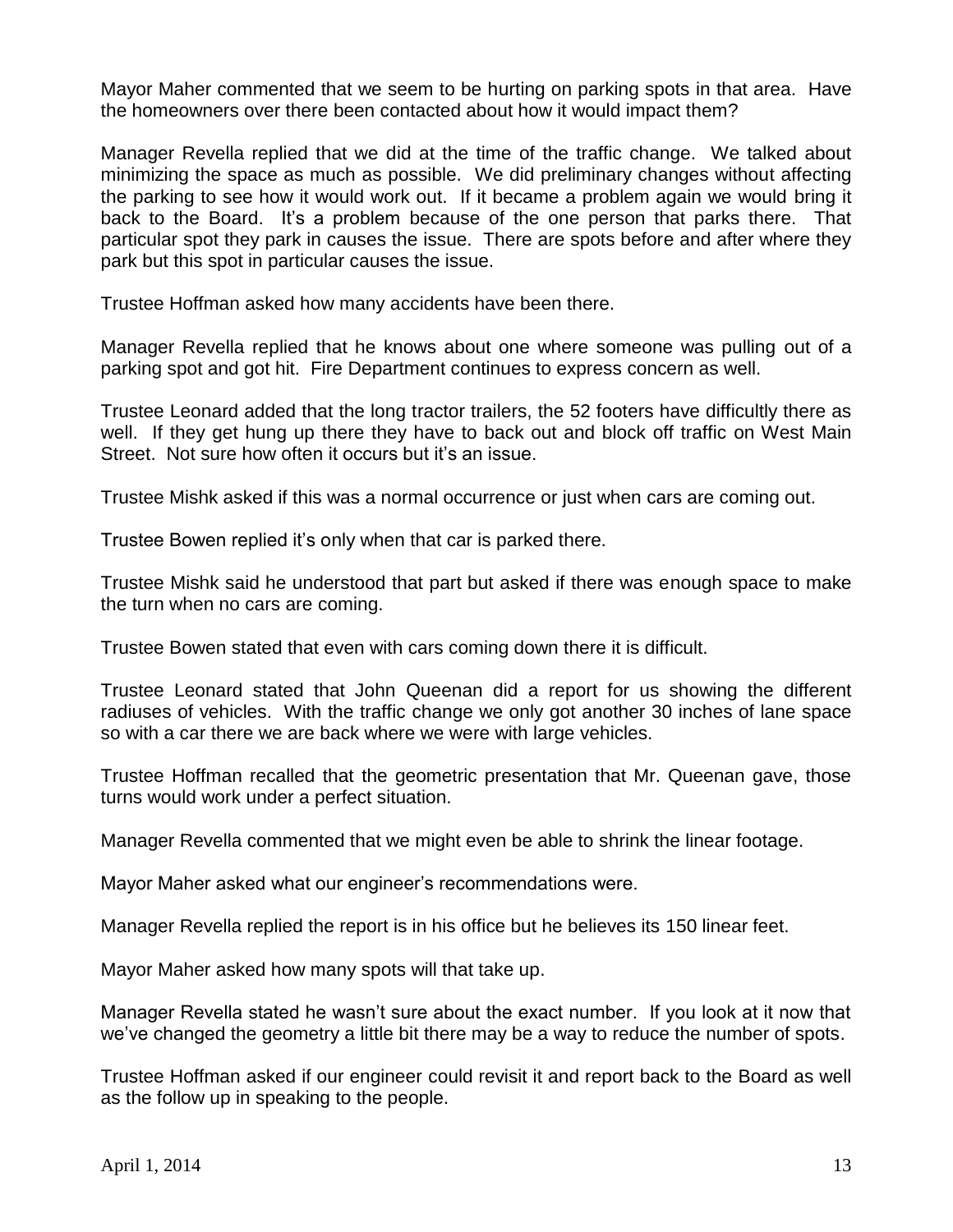Manager Revella stated that our engineer thought that eliminating 3 cars spaces after the 15 minute spot would work.

Mayor Maher asked if a letter could be drafted and sent to the properties this will affect to get their feedback and report back.

Manager Revella commented that they all had previously stated that they would like as few as possible spaces taken out.

Mayor Maher asked if he could reach out to everyone you can.

Trustee Leonard stated that there is parking behind the buildings there.

Trustee Hoffman asked if this area is stripped.

Manager Revella replied no but we will if we do this.

### **Old Orange Avenue Name Change**

Mayor Maher explained that there are 2 Old Orange Avenues; they are right next to each other. One is a dead end and one is the way to the fire house. He spoke to the police department and has gone to speak to the residents in the area and they all seem amendable. He plans to speak to the rest of home owners there. Millspaugh Court was the last name change, his suggestion would be about a resident who's family has been in the Village from WWII generation; Lustig Lane.

Trustee Hoffman questioned naming a dead end road "Lane".

Manager Revella replied that perhaps Lustig Court would be better as the word lane means a narrow through road. Or perhaps Circle.

Mayor Maher stated he would ask the family what they prefer and come back to the Board.

### **Public Comment**

Jessica Metzger, 4 Gracewood Court, wanted to let Trustee Mishk know about the history at Cross Street and South Montgomery Street with the parking spot issue. The Board voted to change the traffic pattern and then it became a nightmare. Then we spent more money to the engineer for him to consult and do a study. And then there was a report given from emergency services about accidents at the streets prior to the change. And now here we are again and we are going to consult with the engineer again. There is information in the minutes where there was a report given on how many accidents were taken prior to the streets being changed. The public at the time, herself included, stated you have made a mess and please just put it back the way it was. Instead we continue to spend our money on something that you broke when you could just put it back. Sorry to say that this is sad. Before you do anything else you should really review the original information and consider putting it back. You are trying to fix something that was not broken. She travels that road once a week in that direction and you have to practically pull out on 52 to go straight, you can not see. You have done a great disservice to the people who travel there by doing what you have done.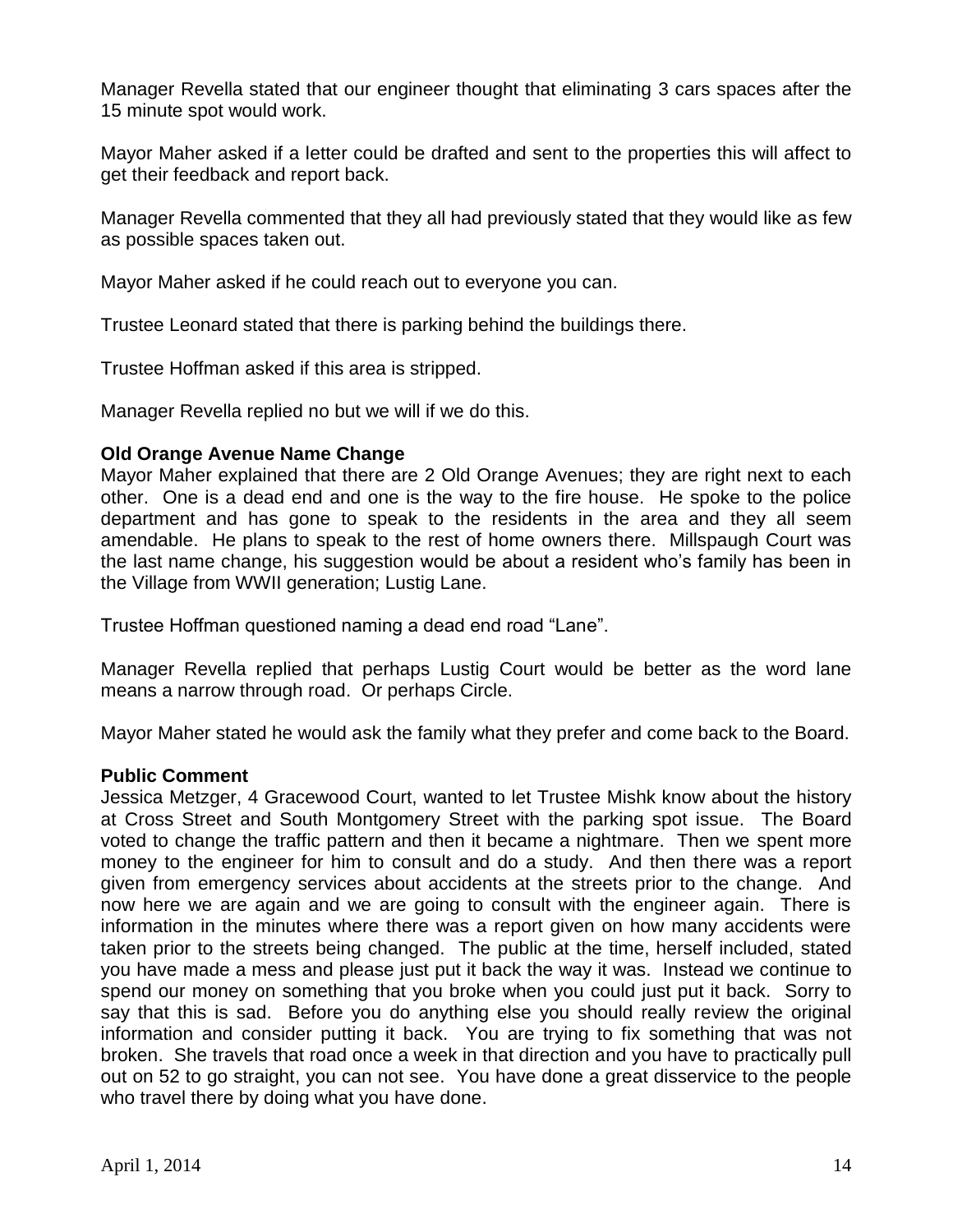Trustee Hoffman commented that we received notification from the engineer that the intersection of Cross and South Montgomery was unsafe and with that notice we determined that we could no longer have vehicles making a left at the location which is what propelled the closure of Cross Street.

Jessica thanked him but said that was the problem at the time was the height of the hedges.

Trustee Hoffman stated it was due to an inadequate sight distance.

Jessica disagreed again stating it was the hedges.

Trustee Hoffman replied, not exactly. It's an acute angle and you have to look completely over your right shoulder which is actually why it's unsafe.

Manager Revella stated that we asked the engineer who stated that even without the vegetation it would still be an issue.

Jessica stated that they contacted owner of the property to cut the hedges and they did. She agrees that you do have to pull all the way up to see.

Trustee Hoffman stated that once we get a notice from the engineer we do have some liability to correct the issue which is why we changed it.

Mayor Maher stated he recalls the same thing.

Jessica asked what prompted the engineer to arbitrarily say it was unsafe.

Mayor Maher stated that it was from complaints from residents.

Jessica asked if they were documented.

Mayor Maher replied he was not sure.

Trustee Hoffman stated that at the end of the day it's an unsafe intersection.

Jessica replied that it is unsafe now and more so now. That is from someone who has lived here and traveled that road a very long time.

Trustee Leonard stated that he has been driving that road for 39 years and twice he almost got hit. People come off of West Main doing 35 mph and you have to commit to see. After that he started going to South Montgomery and making the turn. He can tell you that it's dangerous and we are just lucky that no one got hit there. It's a safety issue and we have a liability if we do nothing about it.

Jessica agrees but many roads are safety issues, but she's standing here telling you as a resident that the road is no more safe now than what it was. It may even be more unsafe. We'll leave it at that, we don't have to agree. For Board members who were not here when this all took place, she urges them to pull out the documentation and get a feel for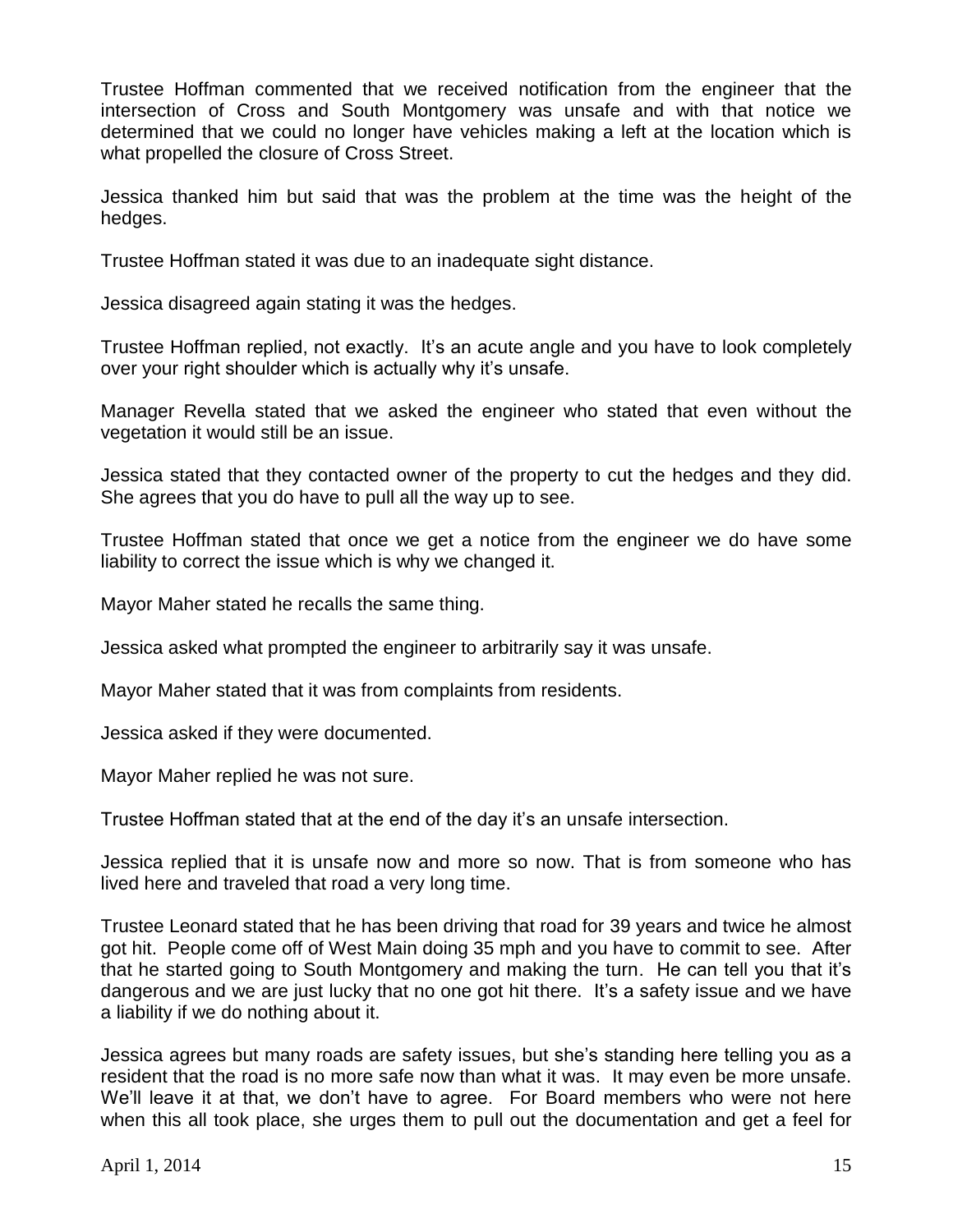what happened. Find out who made compliant how many issues there were, how many accidents took over a 3 decade period there. Please stop spending our money.

Manager Revella stated he ahs the complaint in his office but he's not sure we have 30 years worth of records to look at, but it only takes one complaint before we need to take action.

Trustee Bowen requested it be put on record to have it go back the way it was, and he hasn't been living here for 39 years. He doesn't like the way it is now and it's totally unsafe. If there is no parking this person parks there waiting for it to get hit and become a lawsuit. Before you knew what you were getting into and you could make the turn.

Mayor Maher recalls the discussion and remembers that a few were there that didn't agree with it. It's not a bad idea to obtain more information. Thank you for your comment Jessica.

Jessica continued with a question about renaming of a street. Although it is a paper road she believes it's Woodruff to Woodruff, is that something that will come up?

Mayor Maher replied yes, we are planning on doing one per year.

Jessica asked if Manager Revella was able to tell us the four organizations involved with the Bradley Park Use.

Manager Revella replied it was Little League, Cal Ripken League, Orange County Cyclones and the Walden Fire Department.

Jessica asked about the Ulster Ave project and you really want it to get pushed along. Do you know the pricing yet for concrete versus blue stone?

Manager Revella stated we are not allowed to bid until the state says yes. We do have bids for concrete right now but not for slate.

Jessica asked if we have estimates for concrete then why not the slate.

Manager Revella replied we have general estimates for concrete in the Village, just not this specific project. This is as State project but we kind of have an idea of concrete but that doesn't matter.

Trustee Hoffman stated that those prices don't matter as once the project is approved we will have to release it for municipal bidding. If he told you right now it was \$50 per blue stone, they can come back and change the price. If we wait they will probably reduce the price.

Jessica stated she understood. She would really like to see the Village utilize the stone to do something within the Village.

Manager Revella stated that he knows that it was reset in 1987, some were new some were used.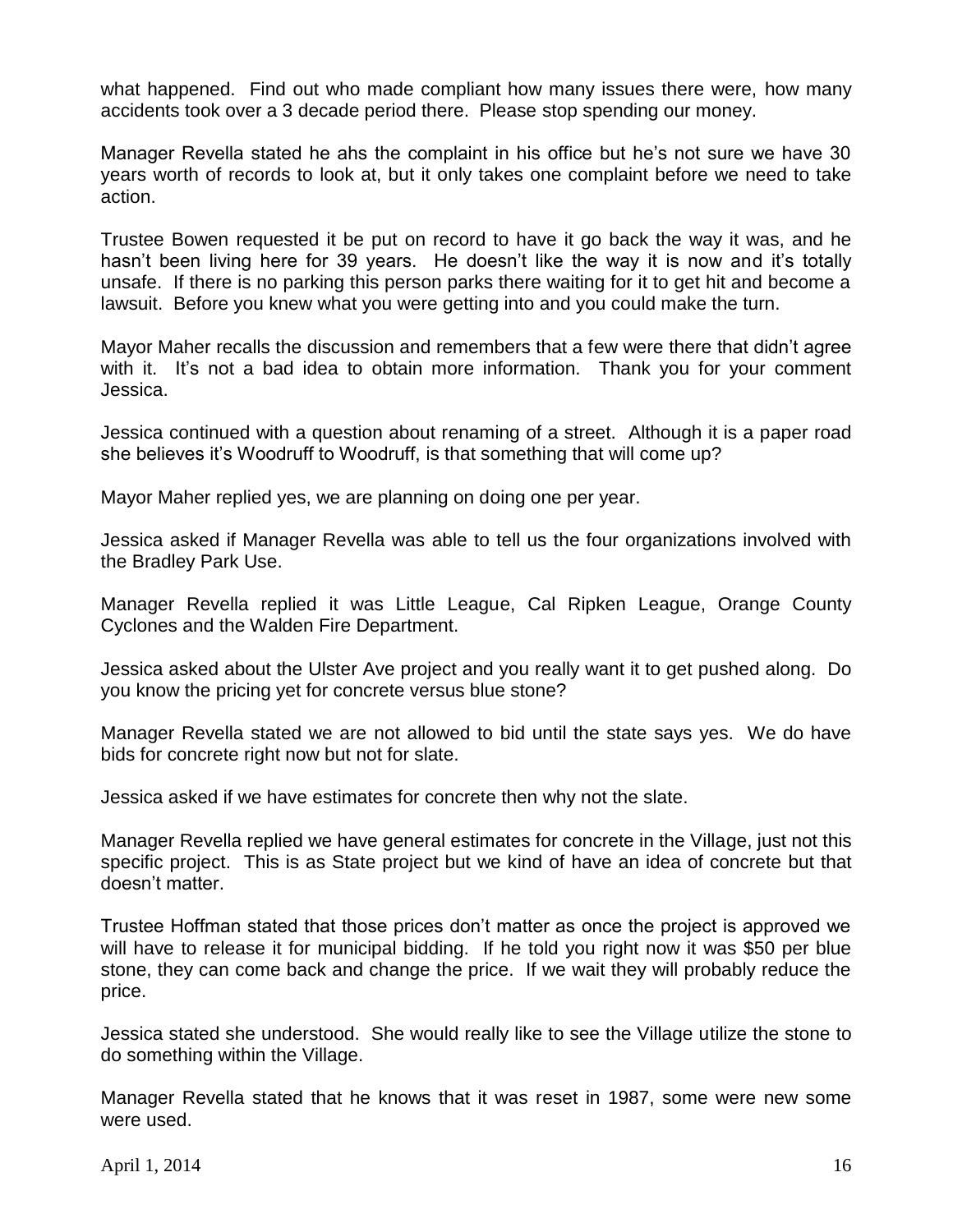Mayor Maher stated we are open to that.

Jessica continued that perhaps they could be used in the parks or something as they are really nice pieces. We will be losing trees also, so some kind of preservation there would be nice.

Manager Revella stated that we would ask the contractor to allow us to take those so the contractor can't take them. We would like to offer them to residents as well on that street.

Mary Ellen Matise, 21 Clinton Street, thanked the Board for the grant, which was a long time in the making as it was submitted July 2013. They only do pre 1900 sites and would really like to do a marker for Shradder Cutlery so maybe during the budget sessions you could put money in the budget for another sign \$1,050. She will be applying to Pomery also for the Wallkill Valley Cemetery and the Wooster Factory. Trying to pick sites that would get us a basis to start a concept of historic tourism. 3 knife shops and a cemetery would be great.

Nanette DeGrote, 80 N. Montgomery Street, saw in the Wallkill Valley Times that we are putting fluoride back in July. She is asking what documentation was provided that made the Board feel it was a safe product to reintroduce.

Manager Revella stated that the same documents that were provided to Nanette in her FOIL request were provided to the Village.

Nanette continued that she is assuming that members read them. Where did you see that it was safe for human consumption and the effectiveness with improving dental care.

Trustee Hoffman replied that the Health Department approved it.

Nanette replied that you are supposed to see that in the documents. She would like someone to show her where it says that in these documents.

Trustee Hoffman asked if she could show him where it requested that in the RFP.

Nanette replied she could show him where it says that in the NYS standards.

Trustee Mishk commented that when we voted on this, he specifically asked that question of our engineer. He asked if it satisfied all NYS standards and he was told yes.

Nanette replied that there is no toxicology study.

Trustee Hoffman stated that we didn't request a toxicology study.

Nanette replied that the NYS standards says you have to have it to show your citizens.

Trustee Hoffman commented if that's what you think it says.

Nanette replied that is what the standard does say. You all said you would make sure this fluoride was safe and effective and she needs to know where they saw that it was.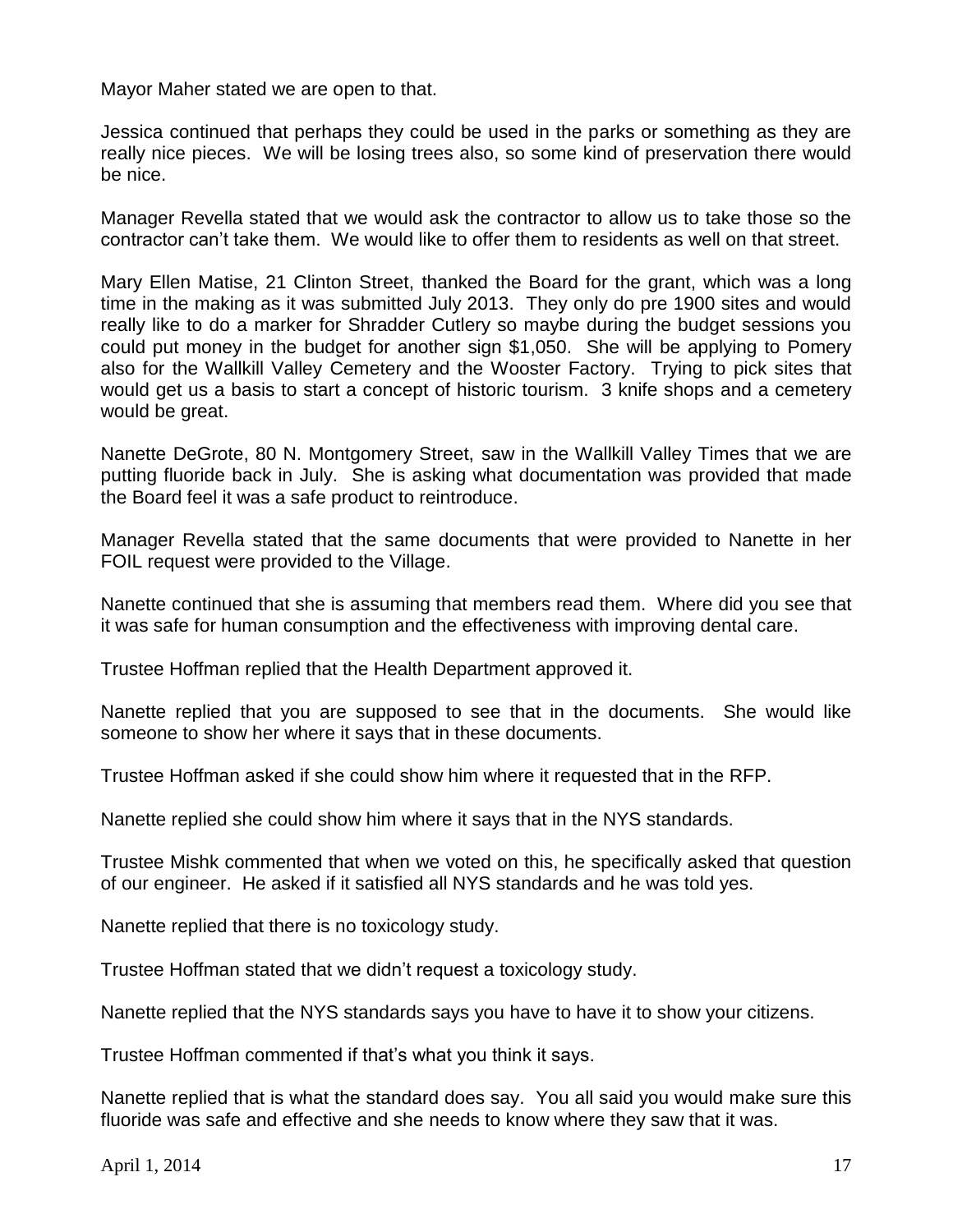Trustee Hoffman asked the Village Manager if the Health Department said it was safe.

Manager Revella replied yes.

Nanette continued that she was told by Sue and that the companies are supposed to submit their fluoride from the NSF and then reports to the company check, you are good. She was told by Sue this information. At that point she asked that you need to have the study you asked if she knew the NSF, she said yes. She tried calling to get this study and they still have not returned her phone call. She feels it is the Boards responsibility to make sure you have this study in your possession. It not her opinion, it's your responsibility. We should be able to read and see that it's safe and effective. The paperwork that we received says it's a product from December 2009 which is not what we are getting in July 2014. She has a letter from Assemblyman John Kelly written to the Commission of the FDA back in 2000 said that manufacturers have had 50 years to conduct clinical trials and toxicology studies and submit them to FDA for approval and they still have not have done so. 50 years is a long time, even for the FDA. The next thing she wants to say is that Montgomery doesn't fluoridate, not that you care, but they don't and the entire City of Poughkeepsie including Wappingers Falls doesn't either and that represents over 80,000 people. Judge Frank Moore and Mayor John Tkazyik who are members of the Joint Water Board and when this issue came up they voted in favor of fluoridating in 2007. Then the 10 State Standard was presented by Judge Moore about what the city was legally required to have on file they began looking for a toxicology study. After that the Board voted unanimously to that since it was not available still they would not fluoridate. A Dentist Dr. Tom Curran wrote a letter imploring them to reconsider because the EPA and CDA supports it. She read an excerpt from a letter to Mr. Curran from John C. Tkazyik, Mayor of the City of Poughkeepsie: "I duly note your continued endorsement, but see no reason to belabor that status, as the Board has evidenced by its vote that it is already committed to not substituting endorsement for the underlying facts. Should you wish to meet with me to introduce information that was not forthcoming from the previously mentioned entities in the form that we request, I would certainly honor you request for an appointment; but to avoid rhetoric or revisiting information the Board has already considered, I ask as just one of several preconditions to any meeting or agenda request that you arrange for me to receive a toxicological study on the chronic health and behavioral effects of the ingestion of, and dermal exposures to, fluosilicic acid. Should you be able to meet this requirement I will provide you with a list of other pertinent documentation that I believe is equally important, as I for one am desirous of reviewing the data that our health departments and chemical supplier would not provide." She also has a letter from the EPA to Congress on what they feel about fluoride regulation and how it should be stopped immediately. As she said before, the Board has the responsibility to have that study on file before they move forward. You have to make sure it is safe and effective as that is what you said that you would do at the meeting. You have no proof at this time that this is safe and effective. The Village will be at risk without the proper documentation. The state will not help you if you get sued because you are ultimately responsible for getting the actual study for your citizens. As you move forward to find a company that can provide you the proper documentation I recommend you read what they send you and not be fooled by an outdated MSDS report. I also recommend that you retract the statement in the Wallkill Valley Times that you are reintroducing fluoride in July.

April 1, 2014  $18$ Anita Vandermark, 76 Highland Avenue, asked about the status of the skate board park; does it exist.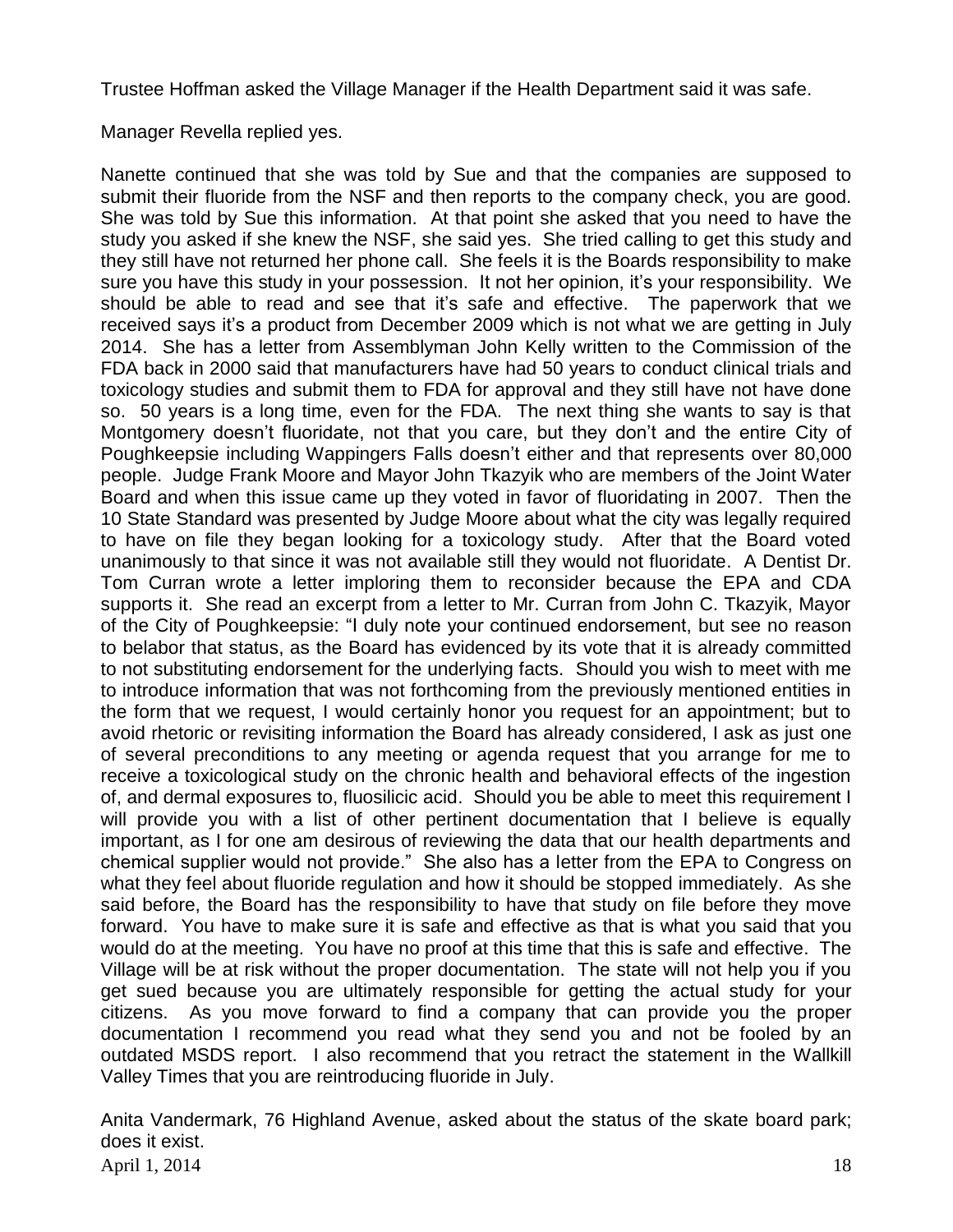Manager Revella replied yes.

Anita asked if there were cameras in every park.

Manager Revella replied not every park; Bradley Park and Wooster Grove Park only.

Anita continued by asking someone to wind the clock in this room, it needs to be done. A while back she asked for a photo of John Howland to be put in the teen center and would like to see that happen.

Manager Revella replied that the Recreation Coordinator was looking for a nice biography to go with the photo.

Anita asked if the community center for Olley Park was still in the works. She was assured it would be done while she was still around.

Becky Pearson, 167 Walnut Street, commented on the Walden Little League. She knows it was discussed last year as she brought it up that other teams play on our Little League fields. She's not against any other teams.

Manager Revella corrected her that it's the Walden Village Fields not the Walden Little League Fields.

Becky corrected herself and continued that she's not against it but we discussed that the majority of our Walden Little League be allowed to play there first then other people play after that. She knows the Town of Montgomery built another field with our tax money so they can use that field because Cal Ripken went to them and said there wasn't enough space to play. There might be starting a second. They ask for a lot, and I'm not saying they shouldn't, but our tax dollars are paying for it in Town and Village, so in her opinion Little League come first when it comes to field use. She knows she had this discussion last year as well. With regard to Cross Street, Jessica did a nice job about talking about that. It was a big ta do about that and she believes it should go back to the way it was, she knows there were reports done on how many accidents were there and there were not many.

Manager Revella replied that if it goes back to normal it means Cross Street stays the same; it doesn't fix the problems with parking on South Montgomery Street.

April 1, 2014 19 Becky continued that a lot of those people are going right not going left. Those coming down now have to make a right here. Most people go down to go straight to Pine Bush. Most do not go down to make a right there that is what it was there for. Who said something about being hit on the street, between Maple Street and Walnut Street you could be hit there, or even Highland Avenue; you could be hit on any street in Walden. When you change those sometimes it's easier to go back the way it was because there were not many accidents there. If Emergency vehicles can't get around there then it is a problem. The hedges were a problem but they Village went all the time to ask the homeowner if they would cut them before but maybe the owner is new there and they aren't doing it again. Lastly, the Ulster Avenue project, it's sad if we can't keep part of the blue stone. She looks at other places that have old pieces and make it look beautiful. It's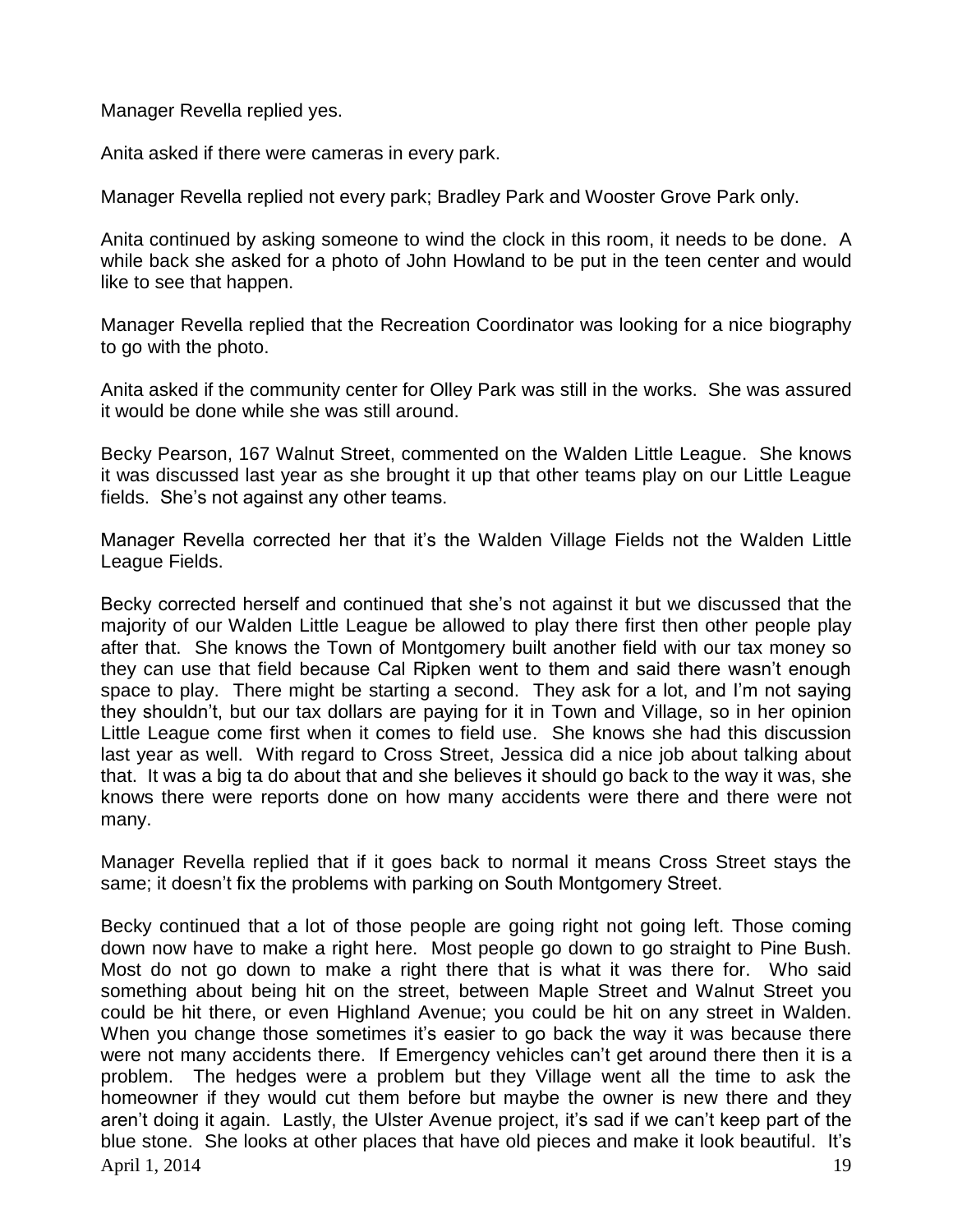a testament to what the old Village looked like and we are changing character of those old streets and she believes it should stay. She's a big proponent of bluestone as it's easy to take care of as you only have to reset it. Last time was in 1987 and look how long that lasted. How old is that bluestone that is there now, hundreds of years old, you aren't talking about something that is going to deteriorate and crack. You make the initial investment up front but when you go to historic places they refurbish them. They don't let people tear buildings down. Look at beacon. There are ways to maintain, yes its tax dollars.

Manager Revella stated as a City they were able to get tax exempt for their stores.

Becky replied they also had a major investor who played a big part in the revitalization as well. He was an awesome great guy and you need people who want to revitalize. But trying to keep the structures and the appearance is one thing and that's the job of this Board. Such as the Knife Factory buildings that could be historic sites now and it's just crazy that we don't try to save things and part of that is your responsibility.

Brenda Adams, 31 Valley Avenue, thanked the Board for letting the Friends of Walden Youth use the gym for their indoor yard sale. It was a success where we raised \$1,203. Everyone worked hard and it will be turned over to the Village for some project Mike and John are discussing right now. Also on the Ulster Avenue project, the people who own certain houses such as the duplex on left side going down just has a hill going up for their driveway and it's a horrible mess and will ruin the sidewalks. It's a mess as they park in the front yards. On the Right hand side, I hope you can control that so they don't ruin the new sidewalks.

Manager Revella commented that one of the things he can ask the state for is before they do another overlay on Route 208 that they consider grinding it first. There is 10 inches of asphalt and then 7 inches of concrete there already. The curbs were built just in concrete so all the asphalt there is excessive. It impedes the drainage and the curb appeal which is why people can just drive over it. If it was at the right height people wouldn't be jumping those curbs there. We are trying to restore that, there will be at least a 6 inch reveal and it will be granite.

Dave Sperry, 12 Overlook Terrace, commented on the sidewalks, he complained about them a long time ago. If the contractor or the homeowner brought machinery over the sidewalk it should be their responsibility to be replaced by the owner in that establishment. That was years ago and it's never happened and it's now in disarray and no one has been fined for it.

Manager Revella stated that we did get the house straight across from William and 57 also. The one Brenda is talking about was really bad.

Dave continued they had put a dumpster on it too. Was there an emergency situation there too you had just mentioned?

Manager Revella stated there was an emergency situation in 1987 and an electrical truck drove over it to fix the wires and broke it.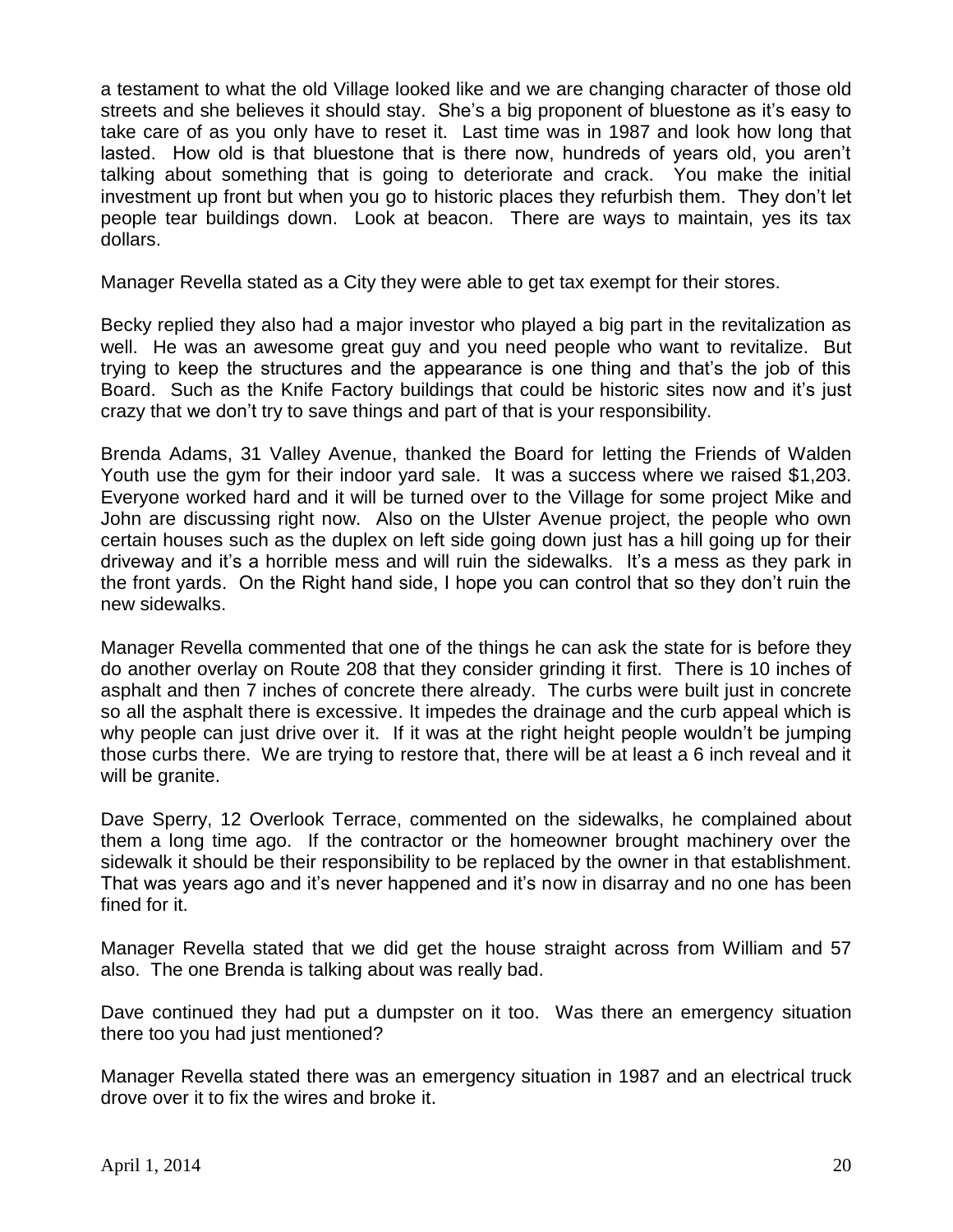Dave continued that Bulk Pick Up, he saw one calendar said the  $20<sup>th</sup>$  the other says the  $27<sup>th</sup>$ .

Clerk Bliss replied it was accidentally scheduled on Easter Sunday so we had to reschedule that.

Dave went on he just wanted everyone to know it was changed. He continued about Cross Street and South Montgomery Street situation, you could make it a one way street going up river road.

Manager Revella replied that it's a county road, we can't touch that.

Dave suggested calling the county and seeing if they could do that. It was mentioned before.

Mayor Maher commented that the only issue is that you can't make a left at the end of Cross Street. If that was a one way you would have to make Cross Street to be both ways. Good idea.

Dave stated you are talking about having no parking on that Street, so if we can take away parking there couldn't we change the flow of traffic there.

#### **Payment of the Audited Bills**

Trustee Mishk made a motion to pay the audited bills. Seconded by Trustee Leonard. All ayes. Motion carried.

#### **Correspondence**

Manager Revella announced we got numerous letters from landlords regarding the Landlord Registry Law which will be read and addressed at the Town Hall meeting on May 15, 2014.

Mayor Maher feels that every single landlord should get a letter about the Town Hall meeting. All 407 landlords should be contact.

Manager Revella stated you would be setting a precedent for every law that affects people hereafter by doing that.

Mayor Maher feels we should do that and admit we were wrong in not doing that prior to drafting this law. That's his opinion.

Attorney Donovan commented that legally you satisfied the rules. You should consider that if you do this you will need to do it every time.

Mayor Maher feels that when a law affects this many people we should contact them every time.

Clerk Bliss stated you would need to increase the postage line significantly.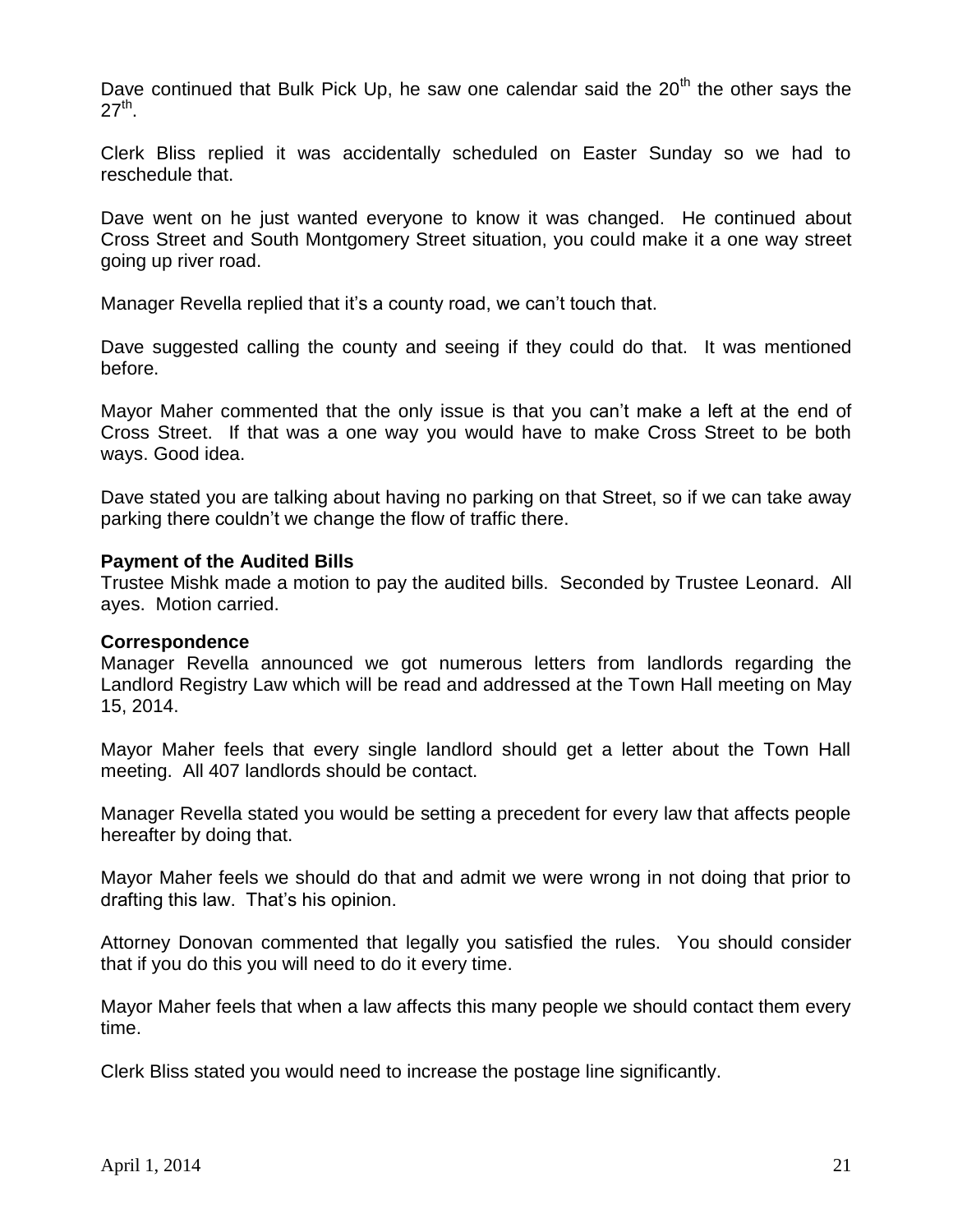Manager Revella stated that this seems excessive as with a zoning law change that would affect everyone in the Village and we would then have to contact everyone in the whole Village. The law is what it is.

Mayor Maher feels this would go a long way. We have already set a precedent on other issues.

Attorney Donovan stated that whatever you do just be consistent.

Trustee Mishk stated that we already have a Town Hall meeting set up so why do we need to do this.

Manager Revella said he did send letters to everyone that attended the first Public Hearing.

Mayor Maher feels everyone should get an official letter that it will affect.

Trustee Mishk feels differently.

Trustee Hoffman asked if it was setting a precedent.

Attorney Donovan stated yes it was.

Trustee Hoffman does not feel we should do it then.

Trustee Bowen disagrees.

Trustee Leonard suggested that perhaps we do postcards not letters.

Clerk Bliss stated she did make posters and put them around the Village and our website to inform the public as much as she could about the Town Hall meeting and the Board meetings in general.

Mayor Maher still feel a letter should be sent, he does understand all the points but he still disagrees and feels we have the ability to do what we are going to do, we set the precedent.

### **Miscellaneous Comments from the Board of Trustees**

Trustee Bowen stated that he appreciated vote and support to keep the Board together. He thanked Ed and appreciated what he did that night and the team we put together. He thanked the Board members.

Trustee Hoffman just wanted to remind everyone about the budget meetings.

Manager Revella stated the next one is Wednesday (tomorrow), then Monday 4/7 after the reorg meeting and Tuesday 4/8 all at 6:30.

April 1, 2014 22 Trustee Mishk commented on the fluoride issue and he would like to direct this to our attorney to see if research can be done to find out what actually is the law and if it is required to get a toxicology report. If that is what is required it behooves us to get that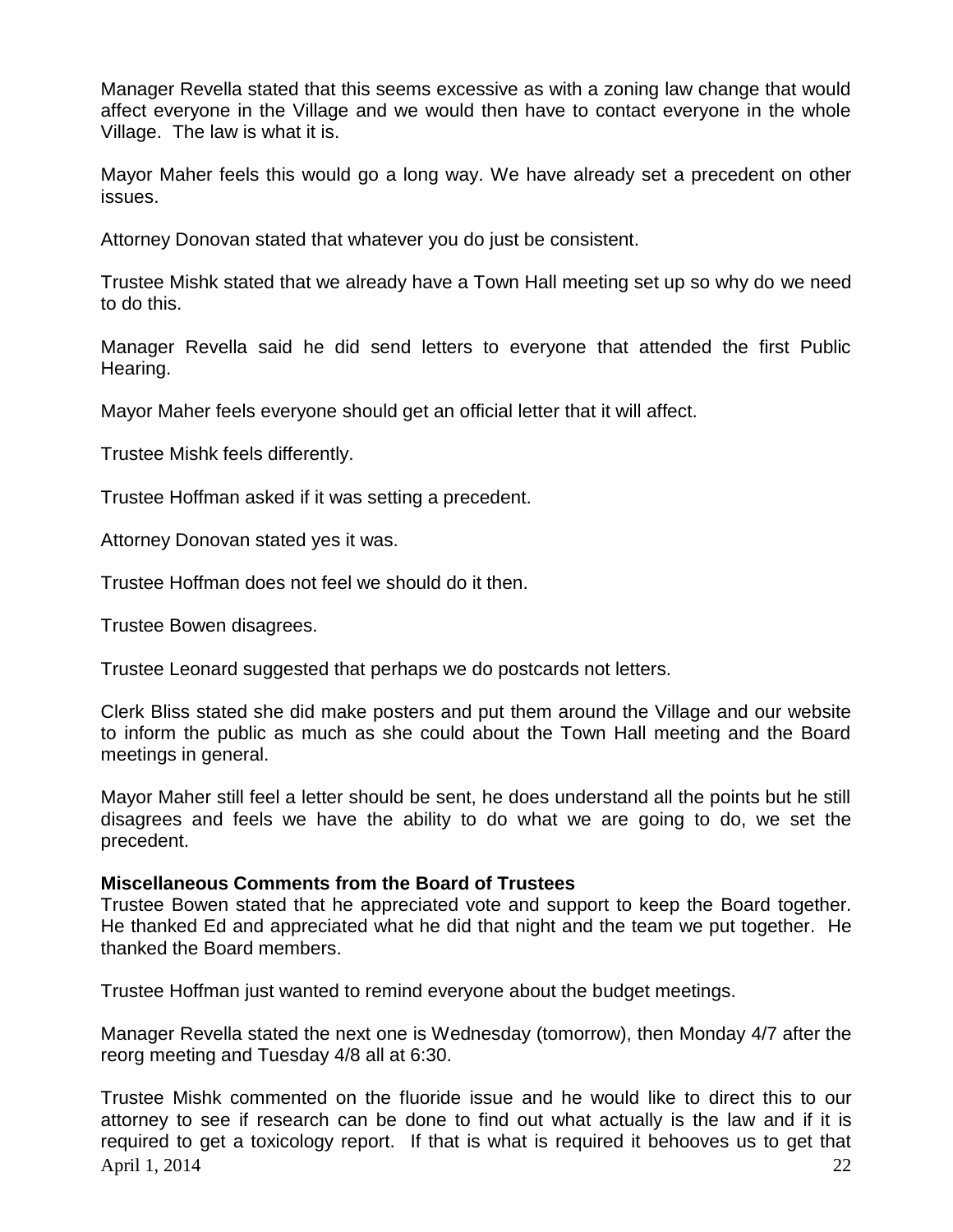report. He specifically asked if we satisfied all the state standards and he was told yes. Shame on him for not looking into it further and trusting that statement was correct.

# **Executive Session – PBA Negotiations, Attorney Client, Village Manager 105 F, Potential Litigation, and Personnel of a particular person.**

Trustee Mishk moved to go into Executive Session to discuss PBA Negotiations, Attorney Client, Village Manager 105 F, Potential Litigation, and Personnel of a particular person. Seconded by Trustee Bowen. All ayes. Motion carried.

# **Reconvene**

Trustee Mishk moved to reconvene the regular meeting. Seconded by Trustee Leonard. All ayes. Motion carried.

# **Adjournment**

Trustee Mishk moved to adjourn. Seconded by Trustee Leonard. All ayes. Meeting adjourned.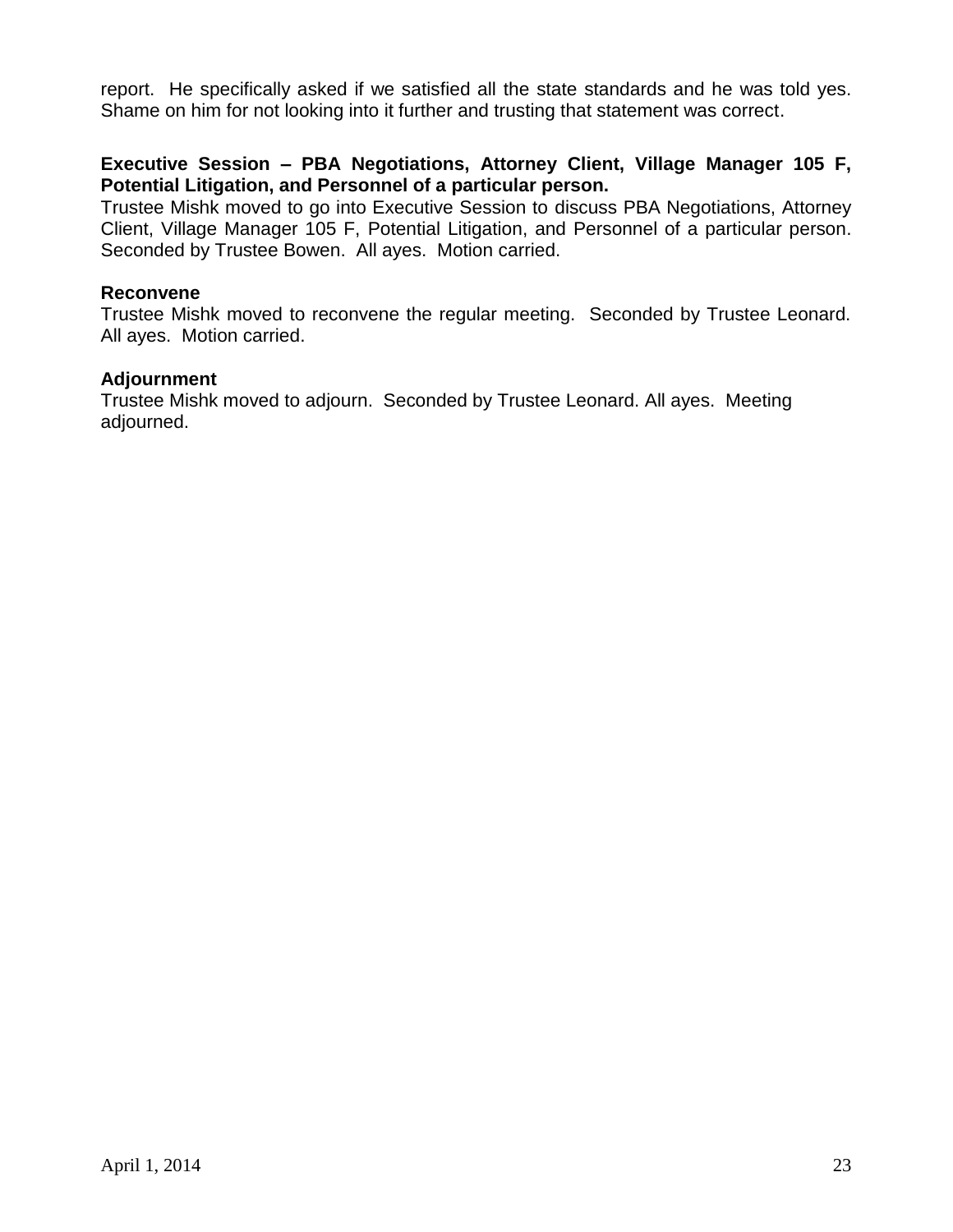# **Village of Walden Board of Trustees Regular Meeting April 1, 2014 Motions & Resolutions**

# **Public Hearing – Local Law #4 of 2014 – Landlord Registry Law**

Trustee Bowen made a motion to Adjourn the Public Hearing for Local Law #4 of 2014 – Landlord Registry Law until Tuesday, May 20, 2014 at 6:30pm or as soon as could be heard thereafter. Seconded by Trustee Leonard. All ayes. Motion carried.

### **Approval of the March 4, 2014 Minutes**

Trustee Hoffman made a motion to approve the March 4, 2014 minutes. Seconded by Trustee Mishk. All ayes. Minutes approved.

### **Approval of the March 11, 2014 Minutes**

Trustee Hoffman made a motion to approve the March 11, 2014 minutes. Seconded by Trustee Mishk. All ayes. Minutes approved.

# **Award Bid for Dais**

Trustee Mishk made a motion award the bid for the Dais to M & P Builders in the amount of \$10,900. Seconded by Trustee Bowen. All ayes. Motion carried.

# **Olley Park Playground**

Trustee Leonard made a motion to approve the purchase of the new playground for James Olley Park in the amount of \$104,774.02 to be paid out of the 2014-2015 Budget. Seconded by Trustee Bowen. All ayes. Motion carried.

# **Updated Village Policies**

Trustee Mishk made a motion approve the updated Village policies as presented. Seconded by Trustee Leonard. All ayes. Motion carried.

### **Overlook at Kidd Farm**

Trustee Hoffman made a motion to give the Village Manager authority to sign the applications for the utilities at Overlook at Kidd Farm. Seconded by Trustee Leonard. All ayes. Motion carried.

# **Walden Little League Parade Request**

Trustee Bowen made a motion to approve the Walden Little League Parade request for April, 26, 2014 at 8:30am step off and the road closures requested. Seconded by Trustee Leonard. All ayes. Motion carried.

# **Set Public Hearing for Village Budget**

Trustee Mishk made a motion to set at Public Hearing for the 2014-2015 Budget for Tuesday, April 15, 2014 at 6:30pm or as soon thereafter as could be heard. Seconded by Trustee Hoffman. All ayes. Motion carried.

# **Frontier Contract**

Trustee Leonard made a motion to give the Village Manager permission to sign the Frontier Contract. Seconded by Trustee Bowen. All ayes. Motion carried.